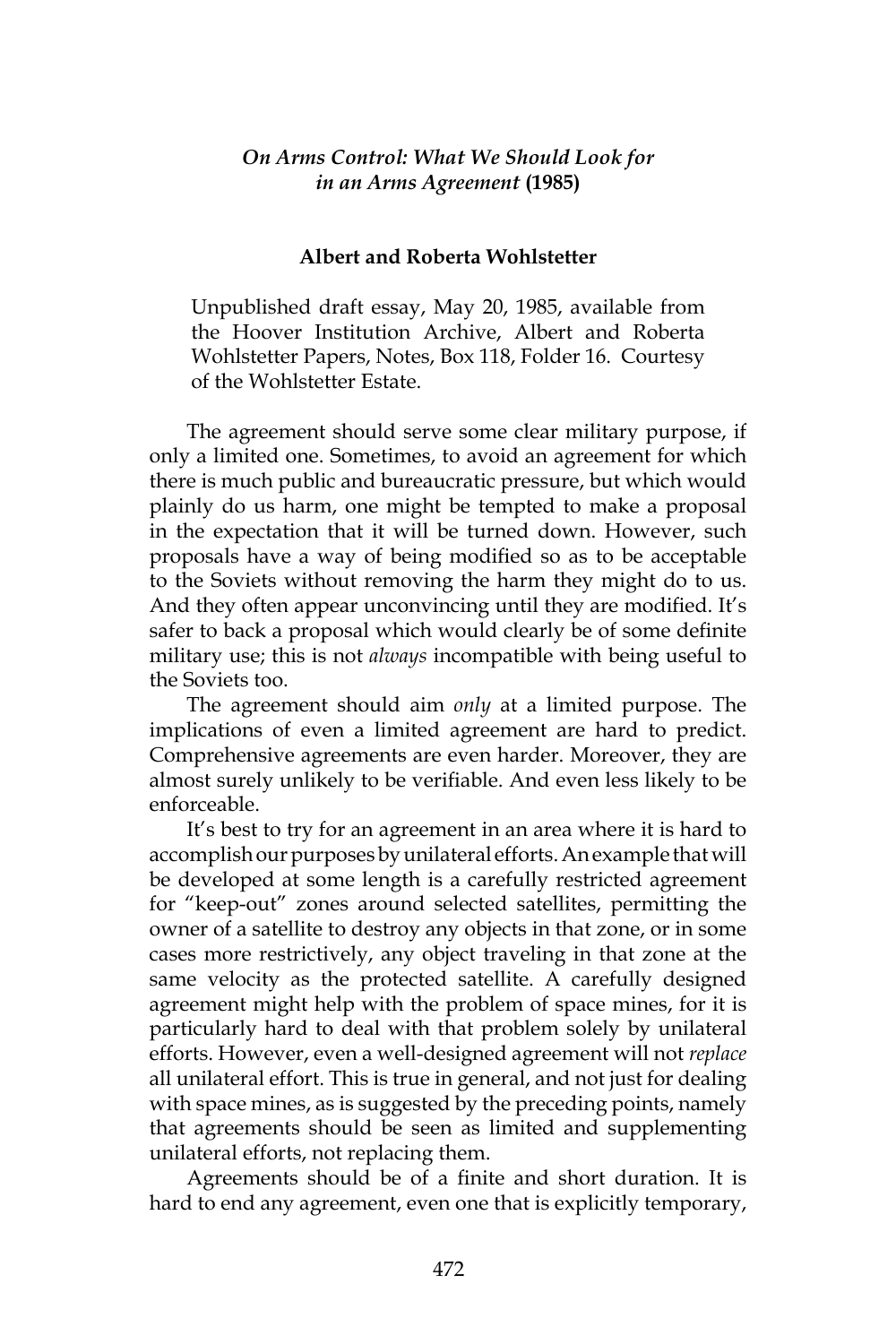but a short agreement is important if we are to make essential adjustments for unanticipated changes in the state of the art and in geopolitical circumstances. Unilateral defense decisions are hard enough even though they are incremental and can be changed year by year as we understand their consequences better. An agreement of indefinite duration wagers a great deal on our being able to predict technical and geopolitical changes and to understand the strategic consequences of such changes in the long run. We are good at neither. $1$ 

For this reason, one should reject the argument made by many proponents of arms control today that a treaty of permanent duration will confer stability because it will enable us and our adversaries to plan with certainty. On the contrary, it is a sure recipe for instability because in general we cannot anticipate such further changes long enough in advance, and a permanent treaty would prevent us from making incremental adjustments when it becomes clear that [such changes] are about to occur.

We should look for an agreement which is not only monitorable, but one which we can enforce unilaterally, and one that provides strong incentives for us to enforce compliance. In fact, we want the incentives for our enforcing the agreement to exceed the incentives for looking the other way.

As the case of the German violations of the Versailles Disarmament Clause illustrates, democracies have powerful incentives to ignore violations, even when they are quite plain and widely known. Versailles provided arrangements for inspection on the ground and other intrusive arrangements which are extremely unlikely to be obtained in any agreement with a closed society like the Soviet Union. Moreover, British and French inspectors and political figures knew of the violations, but did nothing—for fear of making it harder to negotiate a new disarmament agreement; or because political leaders feared the domestic political consequences of *appearing* to be insufficiently enthusiastic about a potential disarmament agreement.

Strategic arms agreements proposed by American advocates of a declaratory policy of deterrence based on suicidal threats to destroy Soviet population centers ("Mutual Assured Destruction," or MAD) tend also to be premised on the notion that no one can survive a nuclear war and on the notion also that introducing new systems to protect population would be wrong. So, the National Campaign to Save the ABM Treaty states with approval that "the fundamental premise underlying the Anti-Ballistic Missile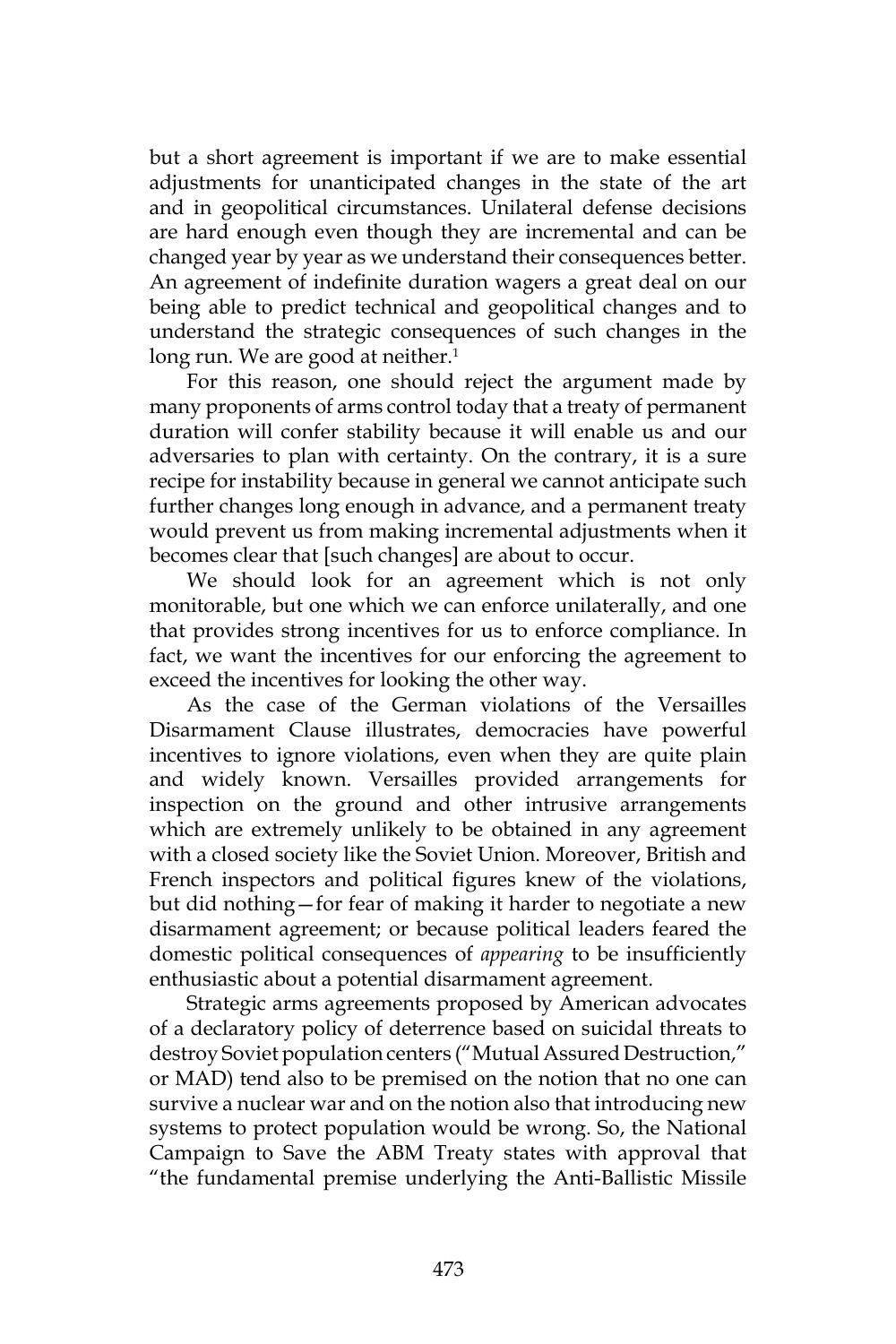Treaty was that nuclear war is not survivable and that a search for technological solutions to alter this reality would be both futile and dangerous."2 Agreements based on such a premise are an outstanding example of the wrong kind of arms agreement. They assume that "the mad momentum of the race" is driven by American technical innovation, especially one that would protect population. And, therefore, to stop the "race" they would impose compliance on the U.S., no matter what the Soviets do. However, that removes Soviet incentives to comply. It encourages passive acceptance, if not total neglect, of Soviet cheating and especially Soviet interpretations of an agreement that defeat its overt purpose and, in particular, defeat our purpose in signing the agreement.

While arms control doctrines based on MAD seem designed to discourage our responding to adversary violations of agreements, their laxity is not unique. Today the media have made it a notorious sin not to display total and uncritical enthusiasm for past as well as future agreements; they take any U.S. government report of a Soviet violation of current agreements as proving that the U.S. government doesn't "seriously" want arms control. Powerful forces of inertia in the bureaucracy, including the service bureaucracies, tend in the same direction. Administration leaders have told the Congress and the public that the Soviets have violated SALT I and SALT II and many other agreements as well; but have not indicated that we will or should do anything if the Soviets do not take "corrective action." That presents a serious domestic problem.

### *The MAD Momentum of MAD-Based Arms Control*

The "MAD momentum of the strategic arms race," talked about by Robert McNamara and other proponents of MAD beginning in the early 1960s, was pure talk. The Soviet Union raced forward while we moseyed back. They tripled their spending on strategic forces—accelerating after SALT I. We cut ours by twothirds. There has been no MAD momentum in U.S. strategic arms deployment. There has been a MAD momentum in the one-sided application of strategic arms control. Even though, today, it is easy to prove this (Harold Brown, after he was in office, said of Soviet arms, "When we go up, they go up, when we go down, they go up"), the administration has not been able so far to deal adequately with these domestic pressures. We continue to cripple or slow down our own innovations and continue to tolerate Soviet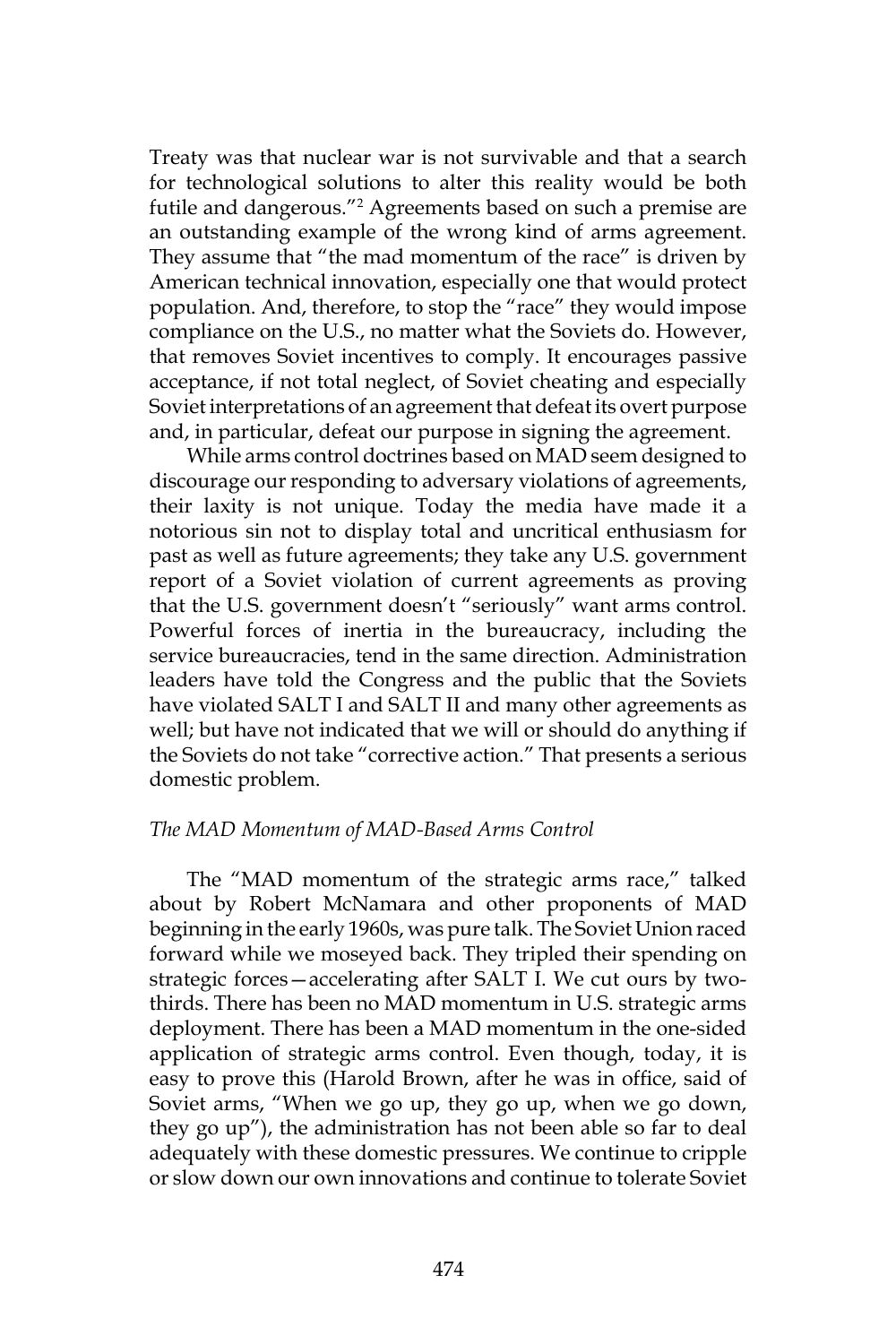advances. A more sophisticated and carefully modulated policy is needed to redress this asymmetry.

### **The Example of German Violations of the Versailles Disarmament Clause and British and French Complaisance in the 1920s**

Negotiations for an arms agreement usually carry with them a certain amount of euphoria about the ability to enforce even a vaguely worded agreement. That is part of selling the agreement to a domestic public in a democracy. It is said that if an adversary violates the agreement then the world will know, and fear of world opinion will deter him or shame him into ending the violation; or, if not, we will end the agreement. Our current agreements emerge from negotiations entered into voluntarily by sovereign undefeated states where our means of monitoring are limited. The means of monitoring and enforcing the provisions of a treaty imposed by a victor over a much feared adversary would seem to furnish much more powerful incentives and a much more favorable environment for enforcing compliance. But history tells a different story and should temper any hopes we may have today. The French and British victors in World War I had the means to enforce compliance by a defeated but dangerous Germany, but did not use them. Clandestine German rearmament of the 1920s is a less familiar story of violation than in the 1930s, but it is quite as illuminating.

The Versailles Treaty was meant to disarm a defeated Imperial Germany. The successor government of the Weimar Republic subscribed with overt wholeheartedness to this goal. Karl Joseph Wirth, then Chancellor of the Republic, was the official who signed Weimar's acceptance of the Versailles Treaty. The acceptance said in part: "The German Government is determined ... to carry out without reservation or delay the measures relative to the disarmament of military, naval and aerial forces as specified in the memorandum by the Allied Powers dated 21 January 1921." The memorandum specified that the "manufacture of arms, munitions or any war material, shall only be carried out in factories or works, the location of which shall be communicated to and approved by the Governments of the Principal Allied and Associated Powers, and the number of which they retain the right to restrict." It prohibited "importation into Germany of arms, munitions and war material of every kind" and the dispatch "to any foreign country" of "any military, naval, or air mission."3 These regulations followed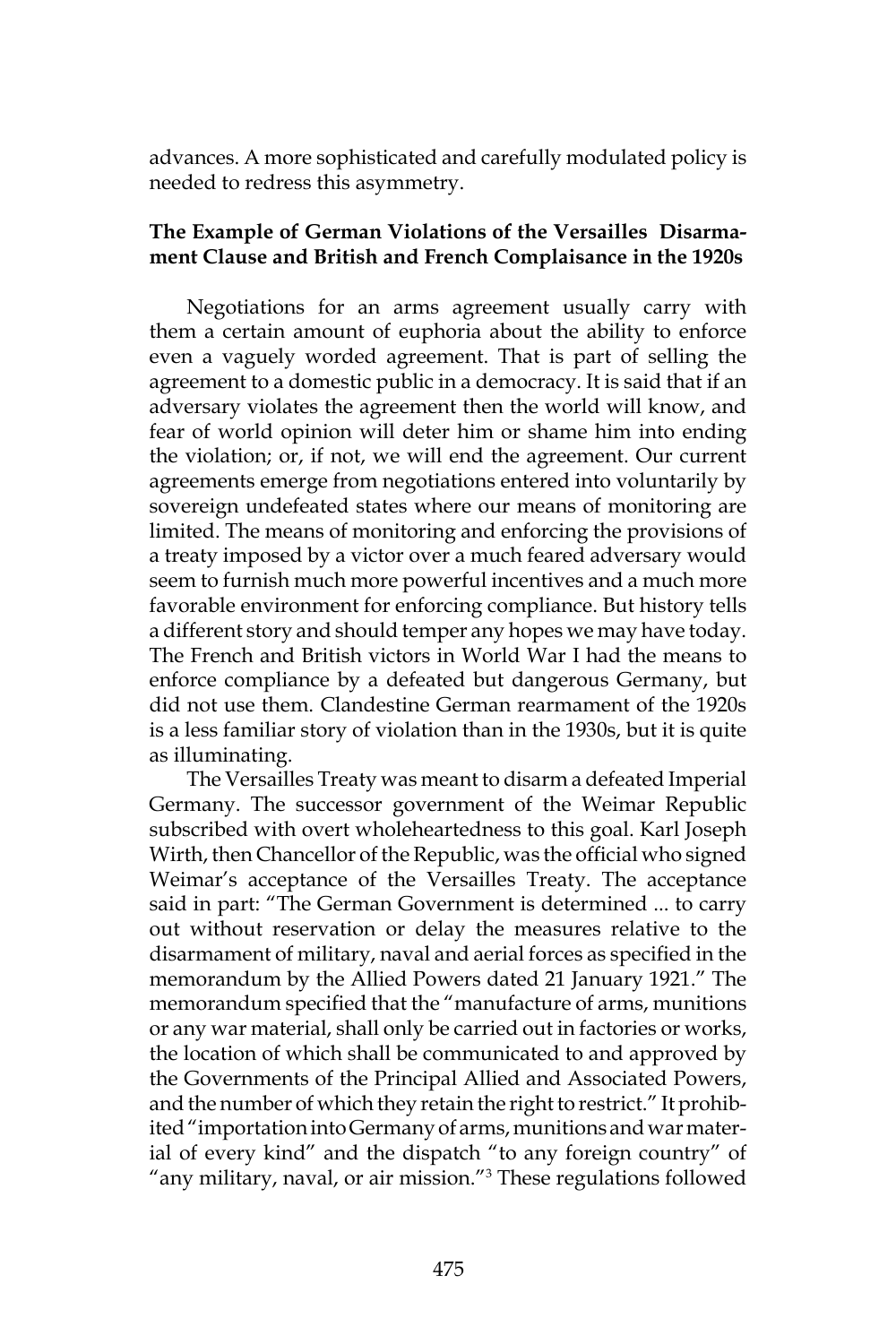the scrapping of machines, and machine tools in munitions factories like the Krupp Works, and the destruction of existing munitions stockpiles. Moreover, it would seem that whether or not the leaders of the Weimar government really intended without reservations to disarm as specified by the Allied Powers, the allies did not have to rely on their good faith. The Allied Control Commission had very extensive powers of inspection on the ground over a defeated Germany, which exceeded by far any that would ever be agreed to voluntarily by an independent but hostile and closed society entering into an arms agreement during a long period of peace.

On the face of it, one might believe an ideal state of disarmament existed in the 1920s in Germany under a new idealistic government. Unfortunately at the moment of signing Chancellor Wirth was already violating his agreement. In a letter to Gustav Krupp he recalls "with satisfaction" the years from 1920 to 1923 when he and Krupp director Dr. Wiedfeldt were cooperating "to lay new foundations for the development of the German armament technique." President Von Hindenburg, he wrote, "had been informed.... His reaction was also very creditable, though nothing of this has yet been disclosed to the public...." Wirth wished to add this information to his earlier accomplishments "on account of my initiative as the Reich Chancellor and Reich Minister of Finance, by releasing considerable sums of the Reich for the preservation of German armament techniques."4 "Preservation" was perhaps the wrong word. The government was helping to finance an entirely new line of armaments, since destroyed industries were obliged to start afresh. And facilities were being provided not only by traditional neutrals—the Dutch, the Danes, the Swedes—but also by the Soviet government. To cite only one example, Krupp's development of a new tough steel permitted the manufacture of machines for grenades which turned out one grenade every 12 minutes as compared to 220 minutes earlier.

In Germany, of course, complicated financial maneuvering became necessary, but double books were not the only means for eluding a conscientious Allied Control Commission. German deception became a fine art, even including infiltration of the Commission so that factories would have adequate warning of inspection visits. The French representative was especially vigilant, since for the French government at this time German rearmament remained an ever present threat. But even the French representative, who was aware of the deception, was unaware of its magnitude.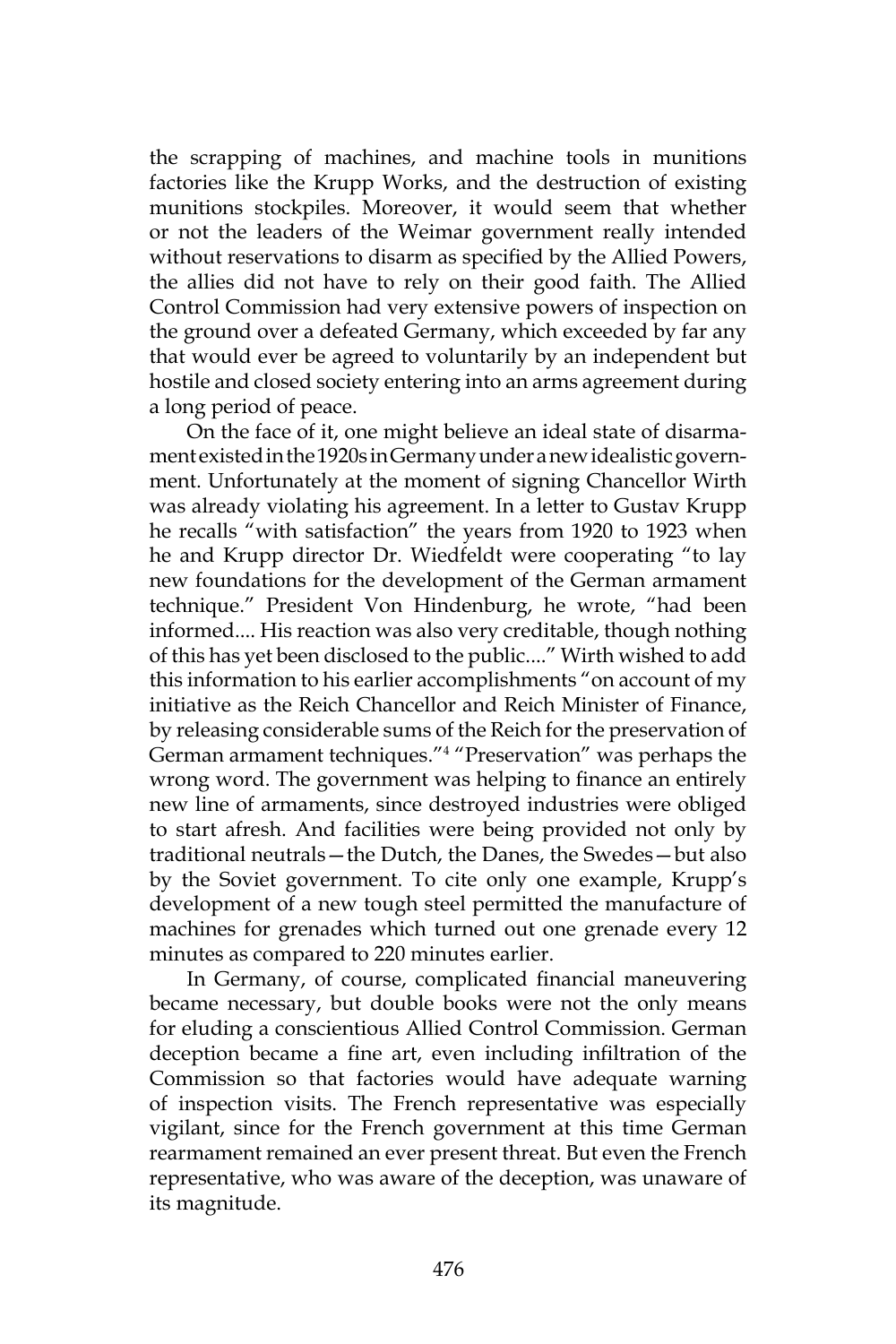The Allied Control Commission as a whole knew of the deception. It had discovered and reported many evasions of the Versailles Treaty on the part of industry as well as in the armed forces. Within the army these included numerous paramilitary units, which were secretly equipped and armed, a large expansion in the numbers of police who were housed in barracks, an illegal General Staff which went under the name of *Truppenamt* or Troops Office (which supposedly took care of general *Reichswehr* organizational matters), the covert training of pilots in the Soviet Union, the growth of a military air force within the civilian air transport industries, a device of short-term enlistments, an expansion in the number of NCOs, the use of wargames and command post exercises to give officers training in handling strategies for large armies, etc. Within the Navy one of the most flagrant evasions was construction of submarines under secret contracts with Spain and Finland. The Allied Control Commission's final report in 1927 concluded, "Germany had never disarmed, had never had the intention of disarming, and for seven years had done everything in her power to deceive and 'counter-control' the Commission appointed to control her disarmament."

"Control" has two meanings: one to monitor or observe, the other to regulate or enforce behavior according to rule. The Allied Control Commission monitored. It did not compel, nor did it lead the allied governments to enforce—for all the debate over verification.

Why were these numerous evasions disregarded by the governments in question? There are a number of reasons which will remind us of the situation today, and some that are peculiar to this period of the Twenties.

First, the Commission itself was divided. Some of its members were uninterested and performed perfunctorily. Others welcomed German rearmament as a counter to the French. For example, a senior naval inspector at the time of the dissolution of the Commission in 1927, a Commander Fenshaw, told retired Lt. Renken, his German opposite number, "Both you and I are glad that we are leaving. Your task was unpleasant and so was mine. One thing I should point out. You should not feel that we believed what you told us. Not one word you uttered was true, but you delivered your information in such a clever way that we were in a position to believe you. I want to thank you for this."5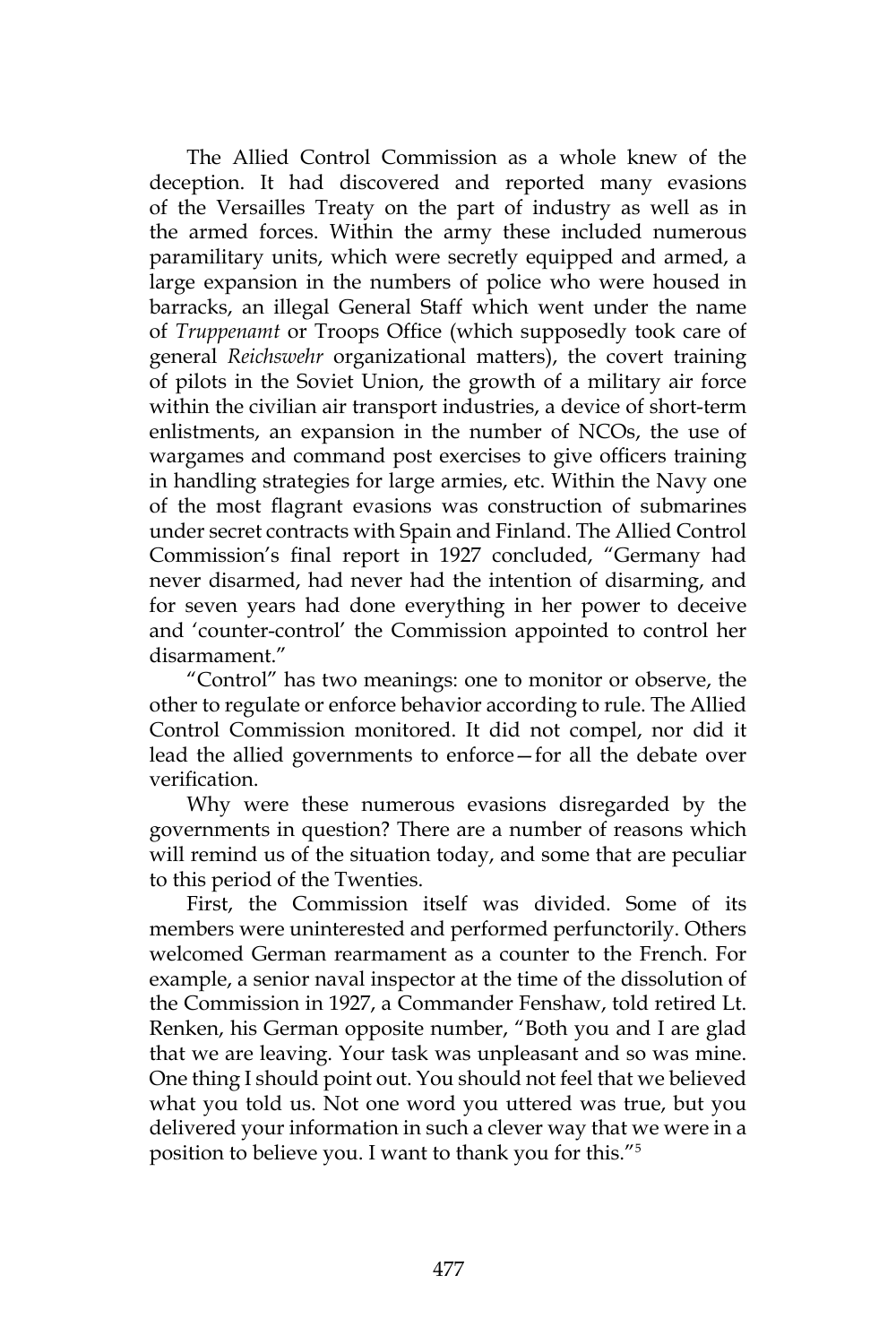Commander Fenshaw's view was shared by many of his British countrymen, who regarded French statesmen as paranoid on the subject of a revival of German militarism. Edouard Herriot is quoted as saying to Austen Chamberlain, "I look forward with terror to her making war upon us again in ten years." And Raymond Poincaré, who resented strongly British indifference to the risks of a German revival, was regarded as personifying a French aggressiveness that was a greater threat to European and world stability than anything likely to emerge from Germany.

Anglo-French antagonisms were reinforced by a feeling on the part of many in England that Germany was being punished too severely for her part in the war not only from the point of view of ethics or justice, but also because the success of the Russian Revolution had alarmed a good many of these officials. The specter of communism had begun to haunt Europe and even before Chancellor Wirth had laid his elaborate plans for deception, the first President of the German Republic, the Socialist Friedrich Ebert, recognized that the Social Democrats might suffer the fate of Kerensky's government if the Spartakist faction gained control of the Social Democrats and if the armed forces disintegrated as they had in Russia. The danger of revolution was real. Liebknecht and Luxemburg on the steps of the Imperial Palace had declared a Soviet Germany when General Groener stepped in with an offer to preserve order and maintain discipline with what was left of the armed forces. Ebert accepted with relief. General Groener interpreted his mandate to be combating the revolution "without reservation" and that meant among other things getting rid of the Workers' Councils and the Spartakists, and he accomplished this in January 1919. His volunteer Free Corps, one of the first fronts for a clandestine Army, crushed the local Communist movement. But in the meantime collusion between parts of the Weimar government and officers of the German Army ensured the quiet return of both the Army and its new arms, while the British government looked the other way. A justified fear of communism motivated the Social Democrats to restore the army to a key role in the state and this led to the systematic deception in rearming. A less urgent fear of communism in part motivated British acceptance of the deception.

As Wheeler-Bennett put it in his heavily documented analysis of the German Army in politics:

... in 1919 the majority of the leading statesmen of the world were more afraid of Communist Russia—a new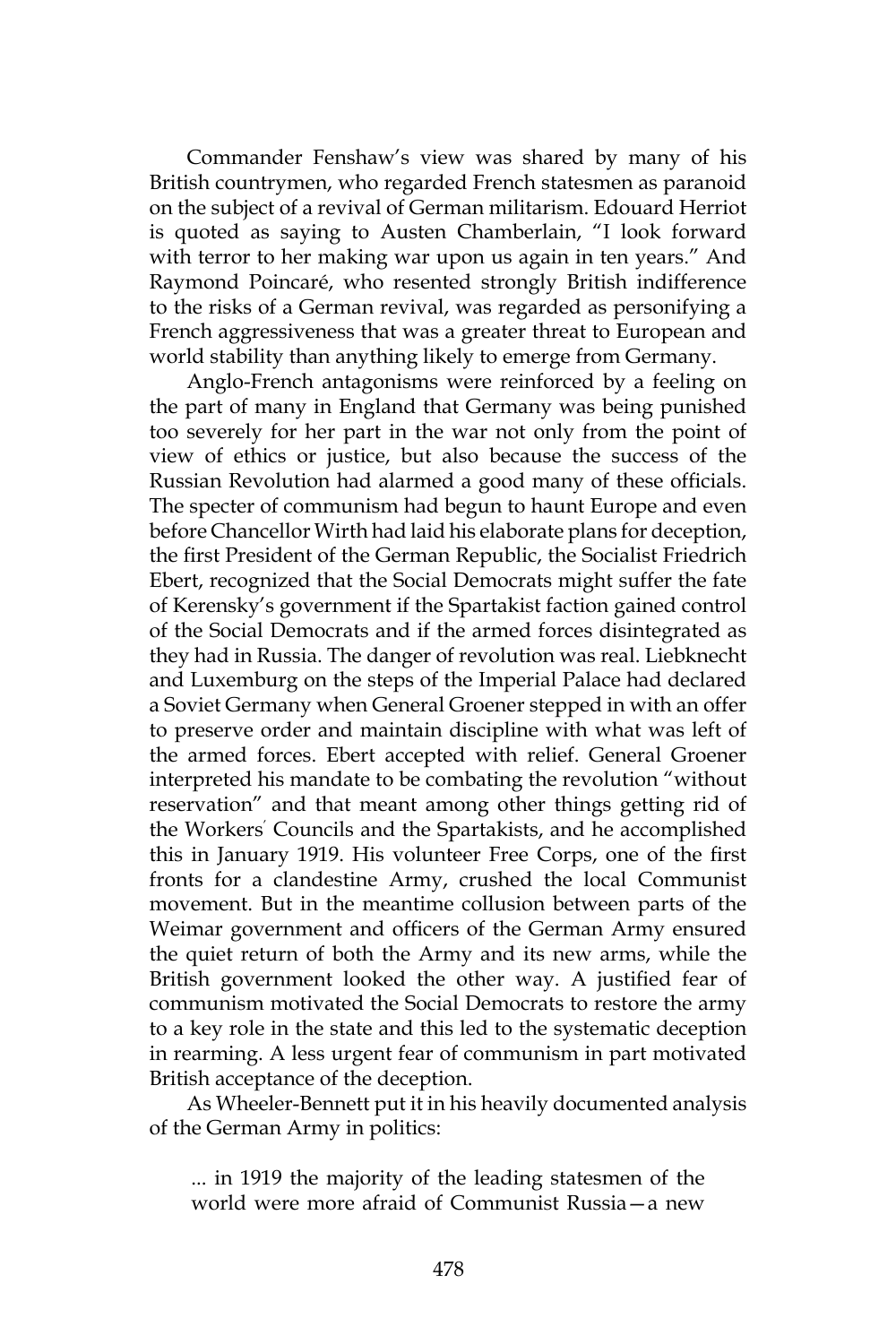phenomenon of evil—than of a possible revival of the old Adam of German nationalism, and those who were shaping the new policies of Germany were quick to take advantage of the opportunity presented by this aberration....

... It was, in effect, the only common ground which existed between victors and vanquished, and already at Weimar there appeared that same line of propaganda which, twenty years later, was to be used by Hitler—and, thirty years later, by Dr. Adenauer and Herr Schumacher namely, that Germany constituted Europe's first bastion of defence against Bolshevism.6

Another motive for failure to enforce the Treaty was the hope that a new disarmament agreement might be reached which would reduce the need for each nation to rebuild armaments after the war. In England people had had enough of war. The Bloomsbury elite were a symptom of this war weariness. They combined fatigue and a "habit of indecision" with what Wyndham Lewis called "gilded Bolshevism," a hope and trust that the Soviet experiment was ushering in a brave new world. When the Armistice was signed, they celebrated "not so much the victory of the allies, as Lenin's wisdom in signing a separate peace to 'create and fashion a new God'."7

Even the most farsighted and thoughtful of men, Winston Churchill, who was among the earliest and surely was the most outstanding person to recognize the dangers of German rearmament and the menace of the Axis powers, was at the start of the 1920s preoccupied with other matters. As the 1921 Minutes of the Committee of Imperial Defence (CID) illustrate, he was disposed to consider the need for social programs to deal with social unrest after the long hardships of World War I and the rising danger of communism; and to worry about the serious debt problem of England. Therefore in defense matters he focused on ways to reduce British defense spending especially by reducing the British navy and its ability to defend the Far East. (Churchill, for many years after this, discounted any Japanese attack in the Far East as inconceivable in his lifetime. He considered expedients for defending the Middle East, such as those proposed by Air Marshall Trenchard, to use strategic bombers to keep the natives in line cheaply. And he, like others much less foresighted, adopted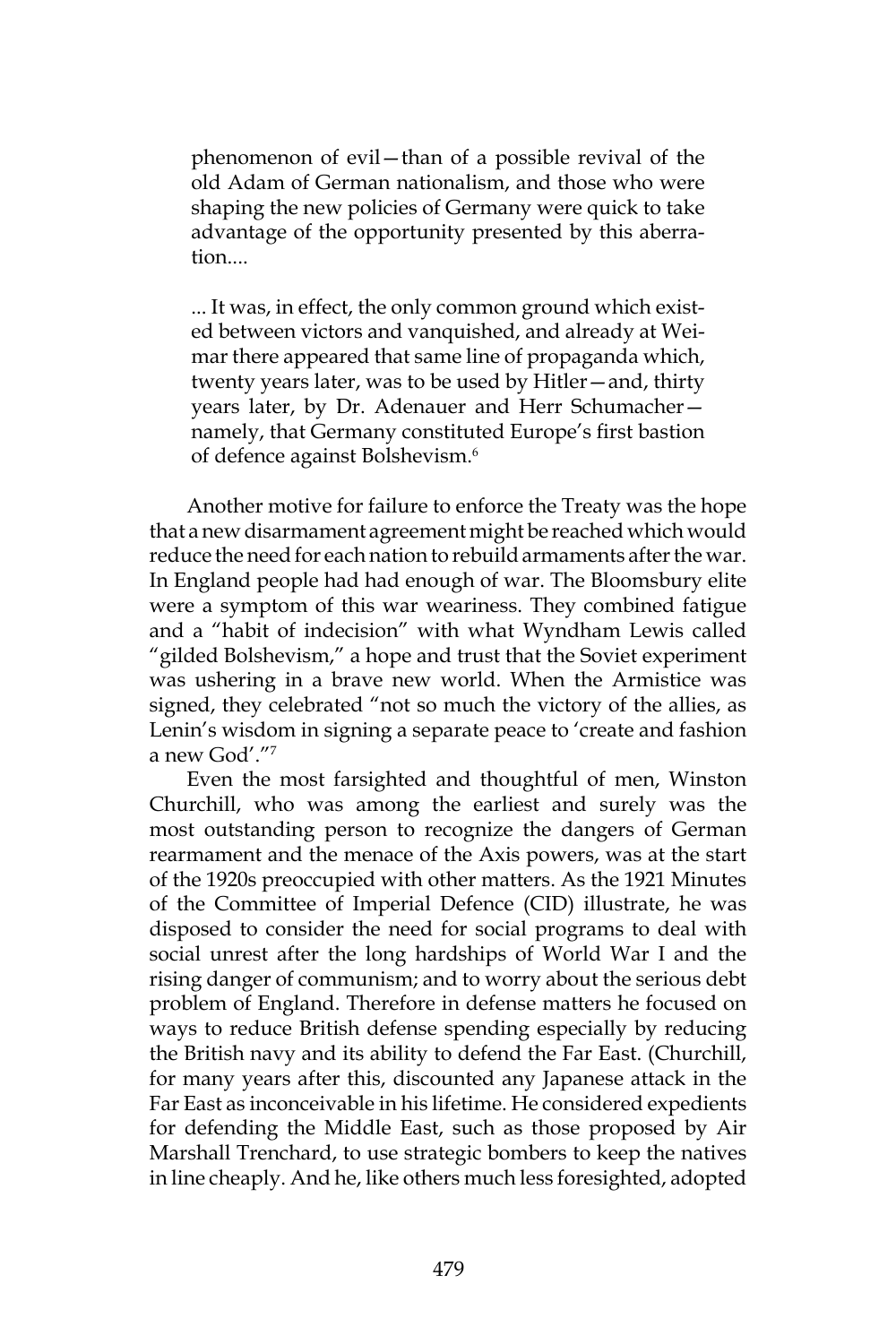the Ten Year Rule that Britain could count on their being no war for the next ten years.)

With domestic problems primarily on his mind he raised no serious objections to the views advanced by Trenchard and others that the French air force and French submarine force, not the German armed forces, were the main threat. He also took part in meetings of the Committee of Imperial Defence (CID) and made no principled objection to the view that disarmament agreements, under the aegis of the League of Nations, would help solve the financial problems of Britain, in effect by reducing the main threat, namely that of France.

Churchill, even in 1921, was more circumspect about the French threat than Trenchard, but he did suggest in these meetings that, "while it was undesirable to fall out with France on this question [i.e., the French air menace to Britain] if it could be avoided ... if France were disagreeable to us in regard to other matters [i.e., the repayment of their debt to Britain], we might bring up the question of the strength of Air Forces" (CID #146, October 2, 1921, p. 3).

Perhaps one of the most fascinating aspects of these meetings of the CID in 1921 is the way that disarmament agreements, the financial difficulties of England, and the need for social programs came up simultaneously with discussions of the use of strategic bombing as a cheap way of bringing an enemy to sue for peace quickly. Trenchard, who at other times talked of attacking only legitimate military targets of war-supporting industry and avoiding innocent bystanders as much as is feasible, read a paper in the 139th meeting of the CID on May 27, 1921, which made clear that he thought of strategic bombing (and especially strategic bombing that would have to be faced by England) as having as its purpose "to drive home the fear of personal injury and loss to every individual." It is not clear that he is advancing here the position he frequently took that the only good defense in the Middle East was to drive home the fear of personal injury and loss to every individual on the other side even more quickly. But there is little evidence that he displayed interest in discrimination and precision in that meeting.

Churchill, in the late 1920s, long before it was common, saw clearly that disarmament negotiations raised more problems than they solved. "We always seem to be getting into trouble over these stupid disarmament manoeuvres," he wrote to Donald Ferguson on September 9, 1928. "And personally I deprecate all these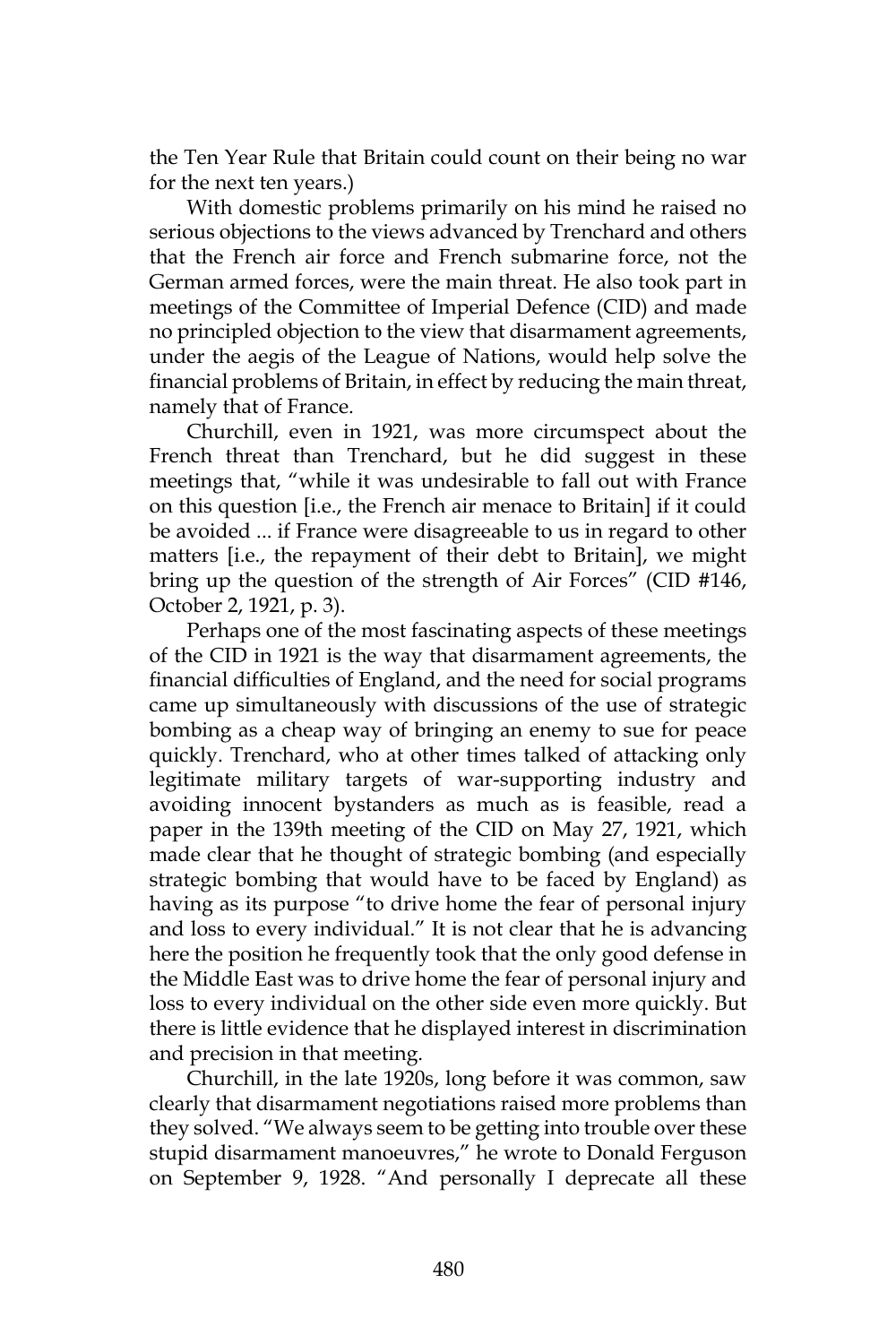premature attempts to force agreements on disarmament." In particular, Churchill recognized (as in his splendid "disarmament fable" which anticipated Salvador de Madariaga, see Appendix A) the arbitrariness and ambiguity of the capabilities each of the powers wanted to restrict in others and allow for itself and, most important, he recognized that France was not the greatest threat, and that Germany was going to be. He stressed that weakening France compared to Germany by forcing it to cut its army in half while allowing the Germans to double theirs in the name of giving the Germans "equality" was a very bad idea. However, Churchill's views in 1928 were rare in Britain.8

In Germany, Foreign Minister Streseman pressed continuously for a decision to withdraw the Allied Control Commission, and he finally accomplished his goal on December 11, 1926. He had acted in conjunction with the French Foreign Minister, Aristide Briand, and his British counterpart Austen Chamberlain. Briand had always been impatient with the "petty details" brought forward by the Commission, and it is significant of the temper of the time that he and Stresemann shared the 1926 Nobel peace prize. The Commission's final report about German noncompliance with the old disarmament agreement was either ignored or suppressed.9 It was subordinated to flourishing hopes for a new disarmament agreement—hopes which finally culminated in the Geneva Disarmament Conference of 1932. Sir John Simon, the British Foreign Secretary at that time, was an urgent advocate for rapid and comprehensive disarmament. In the event this resulted in great pressure on France to reduce its defense expenditures and the size of its army, in order—in Sir John's words—"to allow the fair meeting of Germany's claim to the principle of equality." Under his aegis, the disarmament plan finally submitted to the House of Commons proposed the approximate halving of France's army and a doubling of the German army.

One of the members of the Allied Control Commission, Major General Temperley, who had been painstaking in his observation and recording of German violations of the Versailles Treaty, became the principal military expert for Great Britain at the Geneva Disarmament Conference of 1932. In spite of his earlier experience, he did all in his power to promote a new agreement. The French delegates, on the other hand, concerned about the growing military strength of their neighbor, had at hand a dossier listing the continuing German deceptions, which they were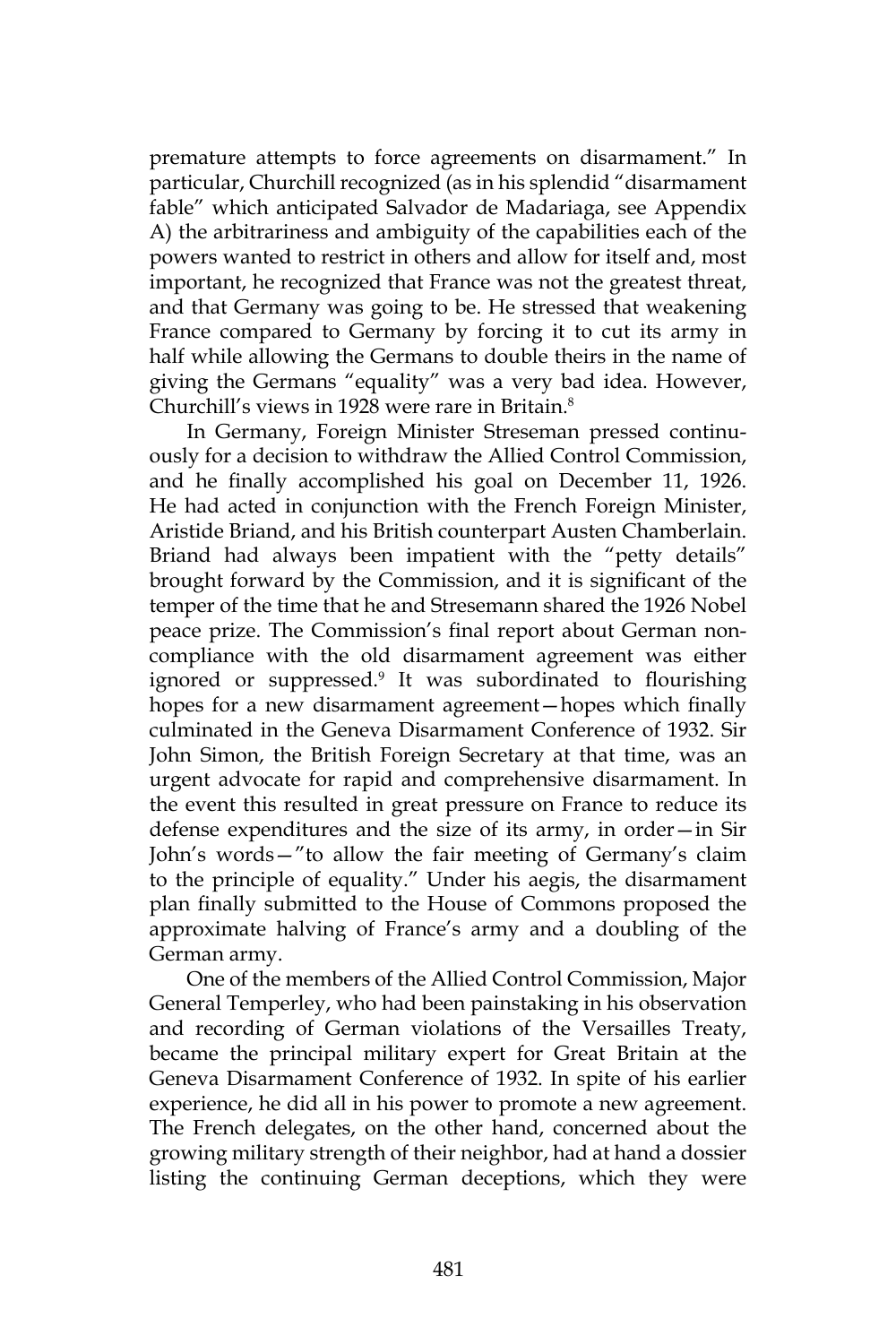planning to present to the Conference. General Temperley wrote, "I was in possession of our own [dossier] which was not less an indictment of German good faith, backed up by unimpeachable evidence." However, he felt that "the past was past and we saw no particular point in raking it up … so long as there was a chance of getting an agreement, I used what influence I possessed against bringing up the 'secret' dossier. In fact it never was made public...."10

We are seeing the same reactions today to the U.S. government's publication of Soviet violations of U.S.- Soviet arms agreements—a plea to forget our past experience and to stop rocking the boat. We are reminded of Churchill's words in an article he wrote for *The Daily Mail* in the spring of 1932:

There is such a horror of war in the great nations who passed through Armageddon that any declaration or public speech against armaments, although it consisted only of platitudes and unrealities, has always been applauded; and any speech or assertion which set forth the blunt truths has been incontinently relegated to the category of "warmongering."11

# **Arms Agreements Based on MAD, by Paralyzing U.S. Response to Soviet Union Arms Expansion, Encourage It**

The idea that has governed the elite view of arms control in the U.S. since the mid-1960s proceeds on the assumption that the U.S. has been driving "an ever accelerating nuclear arms race" in the strategic field, forcing an increase by the Soviet Union—which would otherwise be satisfied with a minimal force designed only to deter U.S. attack by threatening U.S. cities. It assumes:

- a) that the U.S. can reliably deter any Soviet use of nuclear weapons against a major Western country by threatening to bomb Soviet cities, and that this can be done cheaply without continuing innovation in nuclear forces and with a much smaller, exclusively offensive force.
- b) the U.S. not only need not defend its population but that spending for that purpose would be bad since it would deprive the Soviet Union of the ability to destroy our cities and so provoke the Soviet Union into new and ever higher levels of arms spending and possibly into an actual attack.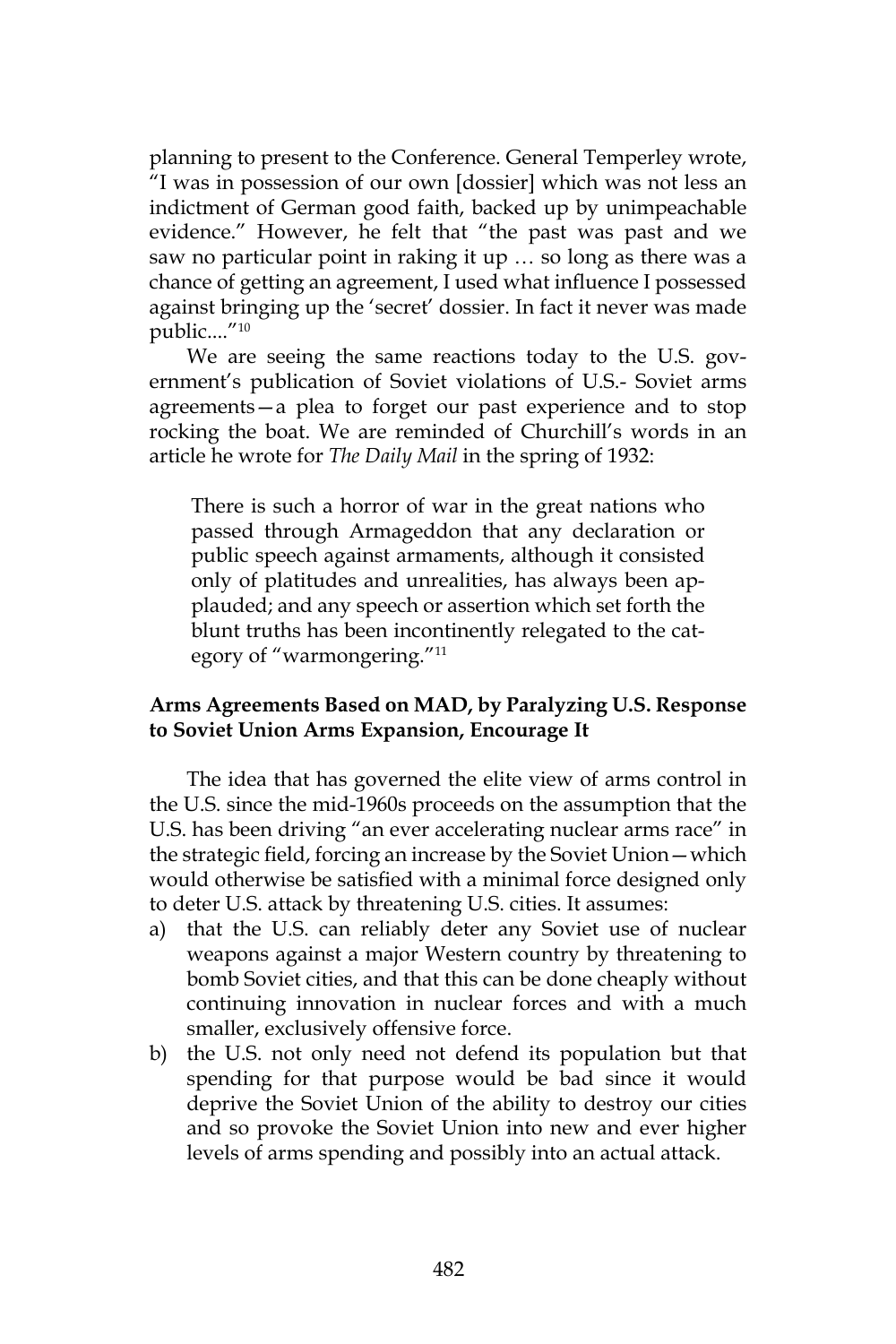c) spending money on preserving *control* of our nuclear offense forces would not only waste resources but provoke the Soviet Union.

Our elites recommend avoiding waste and provocation by foregoing defense of our population or any attempt to secure the ability to keep our offensive forces under control in the event of war. In fact, even if the Soviets introduce more weapons or new weapons, it would make no difference. "Neither side can alter the situation decisively by any foreseeable deployment or technological breakthrough."12 As President Nixon put it at the time of SALT I: "The change required to upset the balance is so large that it cannot be achieved by limited means."<sup>13</sup>

# *Nominally Bilateral Arrangements Actually Reduce U.S. Arms One-Sidedly*

MAD theory would seem to say that the U.S., by unilaterally renouncing any nuclear capability other than the capability to bomb Soviet cities, can both end the arms competition and be safer against nuclear attack. We can reduce our spending unilaterally. That would seem to make negotiations on arms agreements restricting the Soviet Union quite unnecessary, and certainly not urgent. However, our elites are sophisticated fellows and recognize that the Congress and the American public and even perhaps the Executive are all too primitive to accept such unilateral disarmament if it is explicit. They therefore need arms negotiations and agreements which are superficially bilateral to get the Congress and the Executive branch to make the necessary reductions on our side. For that purpose, however, an agreement need not restrict the Soviet Union—which, they assume has in any case, no ambitions which would be served by maintaining an effective nuclear force other than to deter us from attack, and which has only been forced by *us* to increase its nuclear arsenal. An agreement which tolerates Soviet violations, and indeed cripples our own ability to enforce their compliance, they believe, does us no essential harm. In short, arms negotiations and agreements based on MAD serve the practical political function of restricting us while only nominally (but supposedly safely) restricting the Soviets.

In fact, MAD theories of *deterrence* focus almost exclusively on making sure that U.S. political leaders will never use nuclear weapons first or second, early or late: They stress (most obviously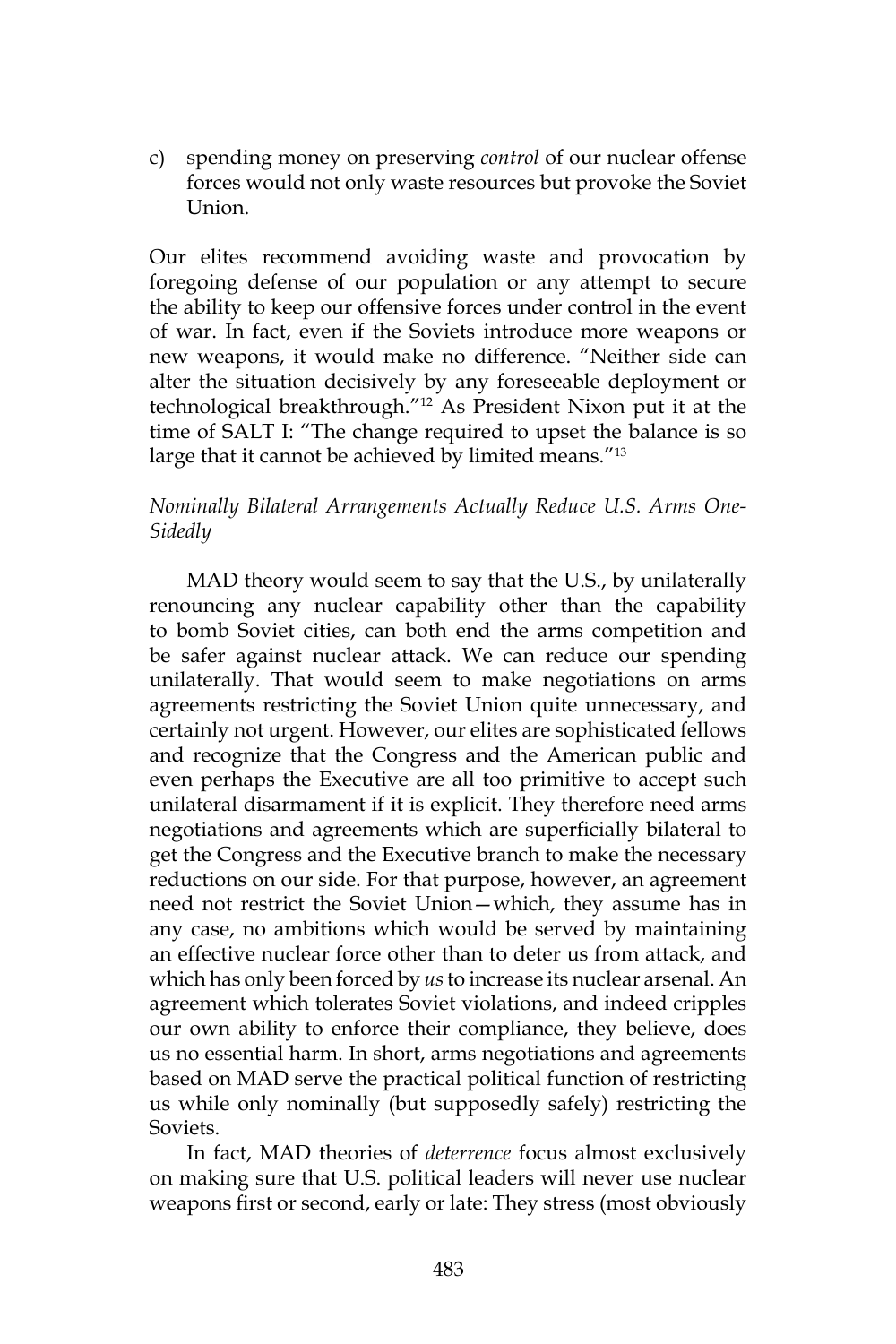in recent years) that any nuclear exchange will mean universal ruin and that we therefore should not take part in any such exchange. MAD declaratory policy undermines our ability to deter Soviet attack by relying on a suicidal threat we plainly would not (and should not) execute if deterrence fails. An arms control agreement based on MAD, on the other hand, undermines our ability to restrain a Soviet arms buildup in violation of the agreement by making it hard to reply with a buildup of our own, since that too would be in violation of the agreement.

Advocates of MAD never face the problem of how to deter or respond to a Soviet limited use of nuclear weapons which would leave the U.S. and other Western countries a large stake in not sacrificing their populations. They make any response suicidal and incredible. Similarly, theories of arms control based on MAD focus almost exclusively on making sure that the U.S. will comply not only with the letter of that agreement but with the spirit of the agreement, that we will avoid anything that could be possibly interpreted as an infringement of the rules; on the other hand, they sometimes rather explicitly make it safe for the Soviets to violate the agreement or so to interpret the agreement as to subvert its nominal purpose in controlling them as well as us. They prepare an advance apology for Soviet noncompliance.

## *Such Nominally Symmetrical Arrangements are a Pragmatic Political Device Justifying Actual Asymmetry*

It is hard to say how much is self-conscious in this manipulatory view of the role of arms controllers as a way of getting Congress and our political leaders to go along with what are effectively one-sided restraints on us and using the bureaucracy in a way that enforces American but not Soviet compliance.

However, the arms control community has developed some legalistic technical arguments which are sometimes quite explicit on the possibility of exploiting the inertia of bureaucracies to enforce our compliance and at the same time to predispose the bureaucracy, the Congress and the political leadership to tolerate violations by the Soviet Union. For example, Abram Chayes in an article in *Harvard Law Review*, March 1972, written shortly before the ratification of SALT I, argued that "the inertia and imperatives of bureaucratic operations under a treaty and the contemplated mechanisms for verification and enforcement" would generate "forces for compliance." He applies this not only to treaties but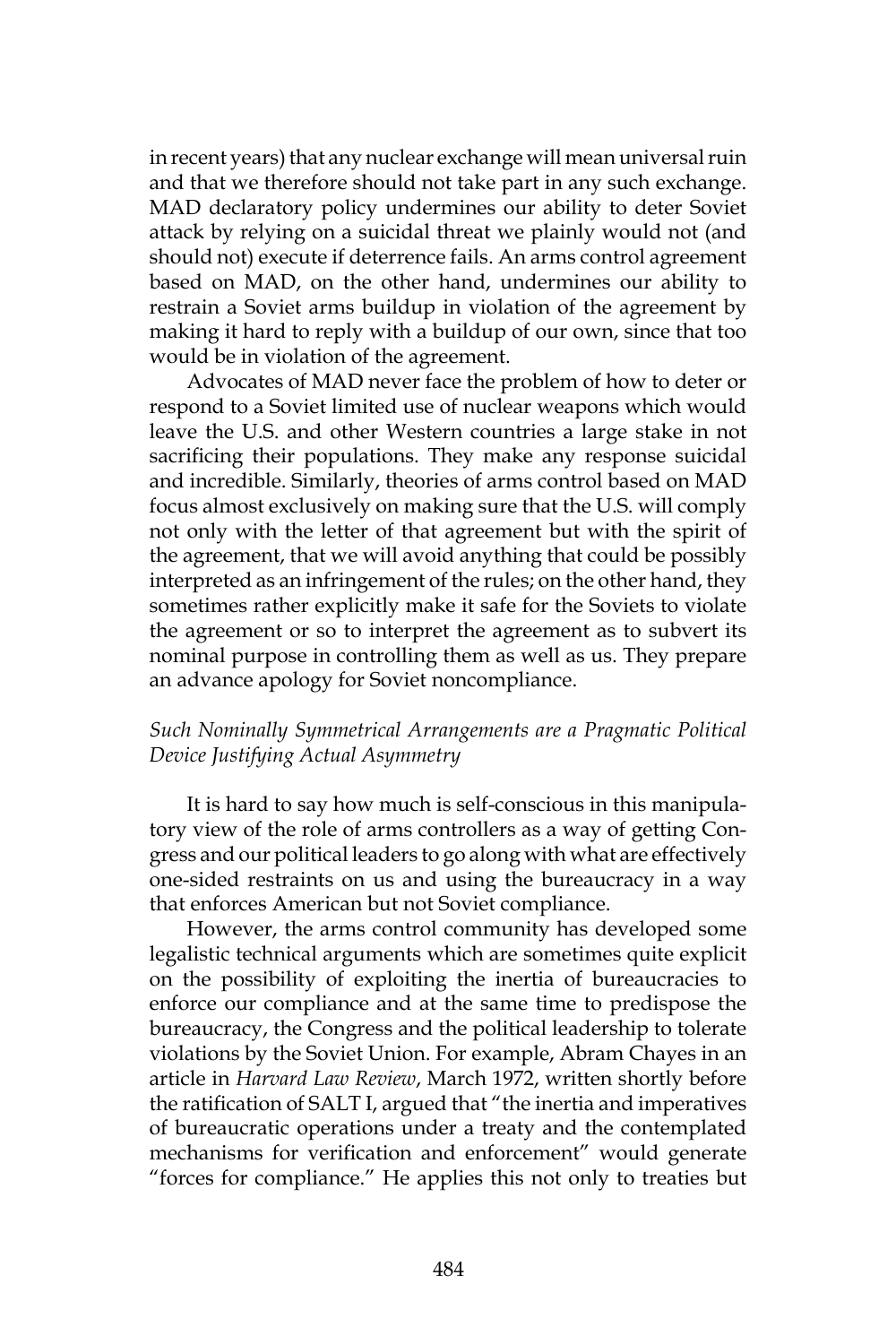also to informal understandings and moratoria. Mr. Chayes gives us a splendid example of such forces for compliance on our side operating in the nuclear moratorium of 1958.

After President Eisenhower proclaimed a moratorium on nuclear testing in 1958, the AEC and Defense Department sharply reduced what had been a routine activity: cranking out test plans and programs. It was no longer very profitable, from an agency viewpoint or in terms of the career line of an official, to sit around thinking up ideas for interesting weapons tests or planning their execution. As a result, when the U.S.S.R. resumed atmospheric testing in September 1961, the United States was not ready to respond in kind. It took six months just to complete the physical operations. But even when the logistics were all worked out, no significant tests and experiments had been developed. The tests that were actually carried out were not very productive for purposes of science or weapons technology—they were essentially political.14

Mr. Chayes believes that this shows that once a treaty or informal understanding goes into effect "all the classical defects of bureaucracy become virtues from the point of view of arms control. Rigidity, absence of imagination, initiative, creativity, unwillingness to take risks, operations by the book—all are enlisted in aid of compliance with the agreement (pp. 935-936)."

The example of the test moratorium, however, brings out an essential flaw in this line of reasoning and this style of arms limitation. It may seem a minor problem in a theory presented so grandly and in such general terms about compliance by *any* party to *any* arms agreement. However, it should be enough to spoil the euphoria. Apparently the familiar rigidity of the Soviet bureaucracy, which we know is impressive, did not operate to force the Soviets to comply with the moratorium in either the letter or the spirit. The Soviet breakout was not a sudden decision, but as Hans Bethe pointed out in indignation at the time,<sup>15</sup> it followed elaborate preparations for the sudden conduct of such tests on a massive scale. The Soviet bureaucracy was not generating forces for Soviet compliance, but proceeding on the orders of their political leadership and under an elaborate cover and deception plan to generate a test program. And, in general, the troubadours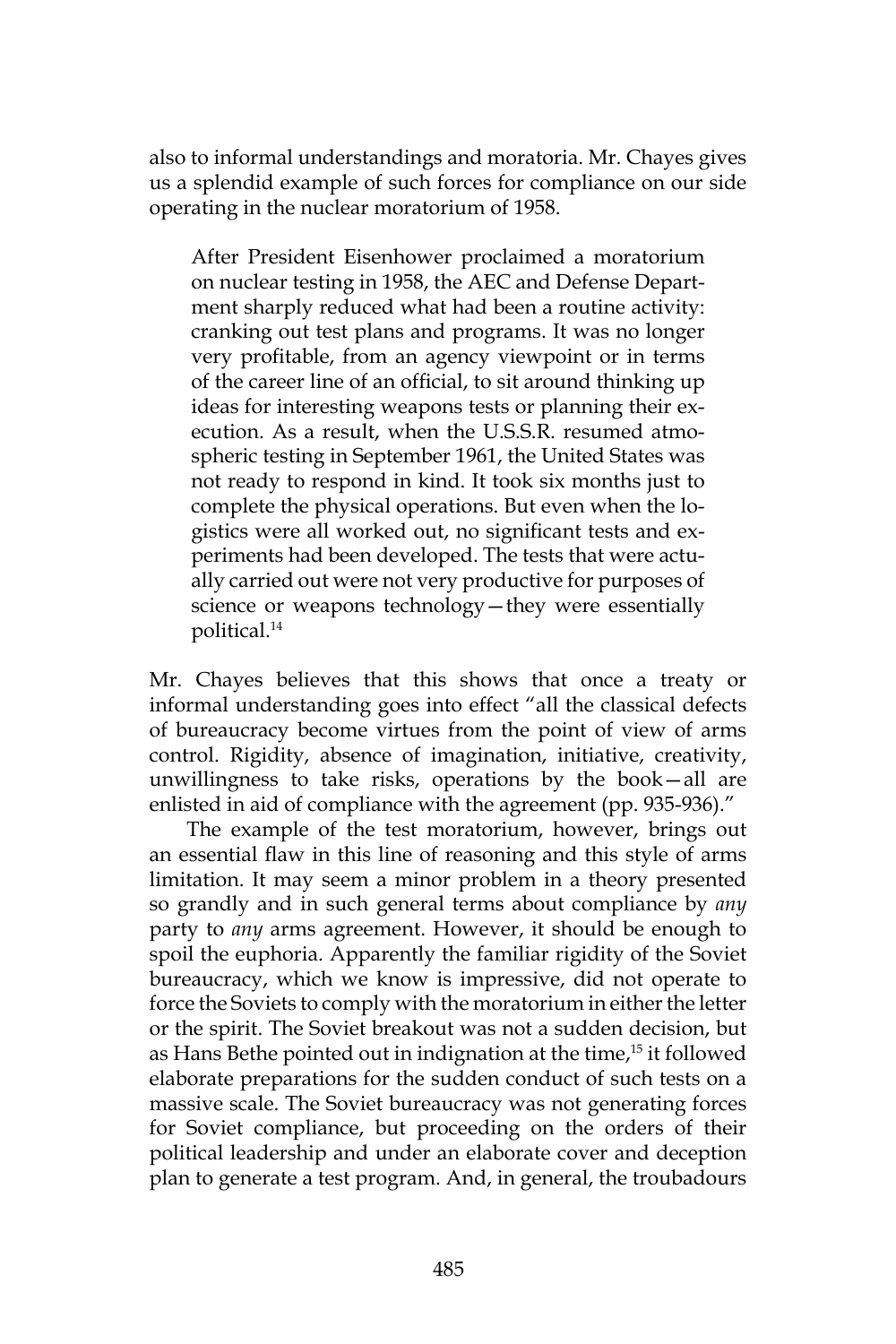who sing the virtues of bureaucratic irrationality would mislead themselves less if they used fewer abstract nouns like "compliance" and more verbs like "complying" or "violating" or "deceiving" with names of real countries as subjects and objects of the verbs. But of course that would reveal to themselves and to the public that they are really talking about forcing U.S. compliance and making it difficult for the U.S. to penalize Soviet noncompliance.

Roger Fisher, also of the Harvard Law School, has talked about a zone of doubtful conduct which establishes "a precautionary rule"—"some distance back from the interest we are trying to protect, so that a breach of the rule does not necessarily offend that interest" (*op. cit.*, p. 937). It is true that the United States has taken such precautions to avoid infringements on the unratified threshold Test Ban. But the Soviets have exploited the uncertainty in the other direction, in order to exceed the threshold. In this they rely on the inertia of our bureaucracies to escape any sanctions or denunciations of the informal understanding.

In fact, Professor Chayes himself observes the Soviets are "strict constructionists" who interpret a limitation in such a way as to restrict themselves as little as possible. That is, anything that is not very plainly prohibited by the agreement, they take as permissible:

"The very meaning of a line in the law is that anyone may get as close to the line as he can if he keeps on the right side." (Quoted from Justice Holmes, 1916.) In fact, this view finds expression in Soviet strict constructionist doctrine, which holds that a government is bound only to the extent of its express consent.16

In brief, the Soviets will tend to stay as far as possible on the noncompliance side of the line, secure in the knowledge that the U.S. advocates of arms agreements will keep the U.S. as far as possible on the compliance side. And all this can take place without any clear violation of the letter of the agreement, regardless of what damage it does to the "spirit."

However, the Soviets can, and have, plainly violated even the letter of agreements with impunity. This has involved the masking of signs of what they were doing, but no great risk when the mask is dislodged or removed. The inertia of Western political leaders and Western bureaucracies makes the job of an adversary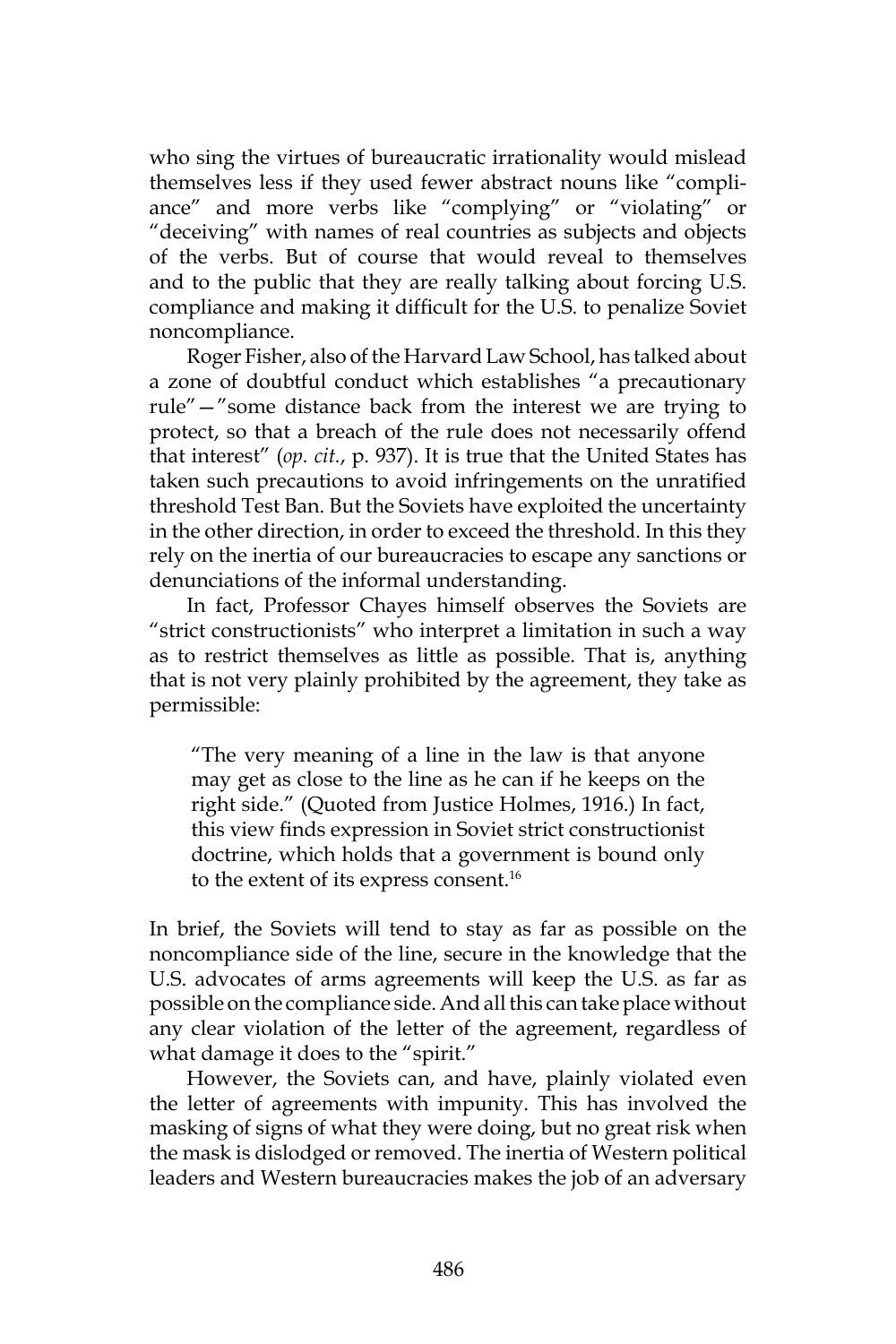interested in deception easier. He need not suppress all signals of his violation. He can in fact avoid sanctions even if agencies of the U.S. government are aware of "probable" violations, or "almost certain" violations, or just plain violations. The Soviets have been able to depend on the desire of Western decisionmakers to avoid denouncing violations for fear of spoiling the possibility of future agreements, or out of fear of being accused of *wanting* to spoil arms control.

The U.S. tends to avoid obtaining a capability which may be extremely important for the purpose of the agreement (for example, a precise non-nuclear missile, that could replace the sort of nuclear missile restricted by the agreement) if that capability (e.g., the same precise missile, but with a nuclear as distinct from a nonnuclear warhead) also permits activities of a kind restricted by the agreement. In fact we often avoid attaining a capability which would further the overt *purpose* of an arms agreement because it would make it possible for us to avoid the *letter* of the agreement. (We have avoided or delayed developing precise non-nuclear missiles which could *replace* missiles with nuclear warheads and so reduce our reliance on nuclear weapons on the ground that such nonnuclear missiles *could* carry nuclear warheads. So the now expired moratorium on cruise missiles in SALT II.)

At the same time we tolerate Soviet forces which are easily capable of functioning in ways restricted by the agreement, so long as the Soviets claim that their purpose in fielding these particular forces is not incompatible with the agreement. And in fact there may be some "Functionally Related Observable Differences" (FRODs) which they point to as indicating their benign intent. The differences displayed in "FRODs" usually are trivial and seldom seriously restrict the Soviet's ability to defeat the agreement.

Professor Chayes notes that "in the recent Cold War period, the rubric has been that since it was impossible to be sure of the other side's intentions, policy decisions should be based on capabilities." In brief, Professor Chayes thinks we should take a more relaxed attitude towards a Soviet capability to shoot down, say, one of our ICBMs or SLBMs even though it might seem to violate the ban on defense against strategic ballistic missiles. We should depend rather on being able to predict whether or not the Soviets will expand that capability and use it in that particular way. The supporters of MAD declaratory policy, and of arms negotiations based on the assumptions of that policy, have been singularly unsuccessful in predicting Soviet behavior—or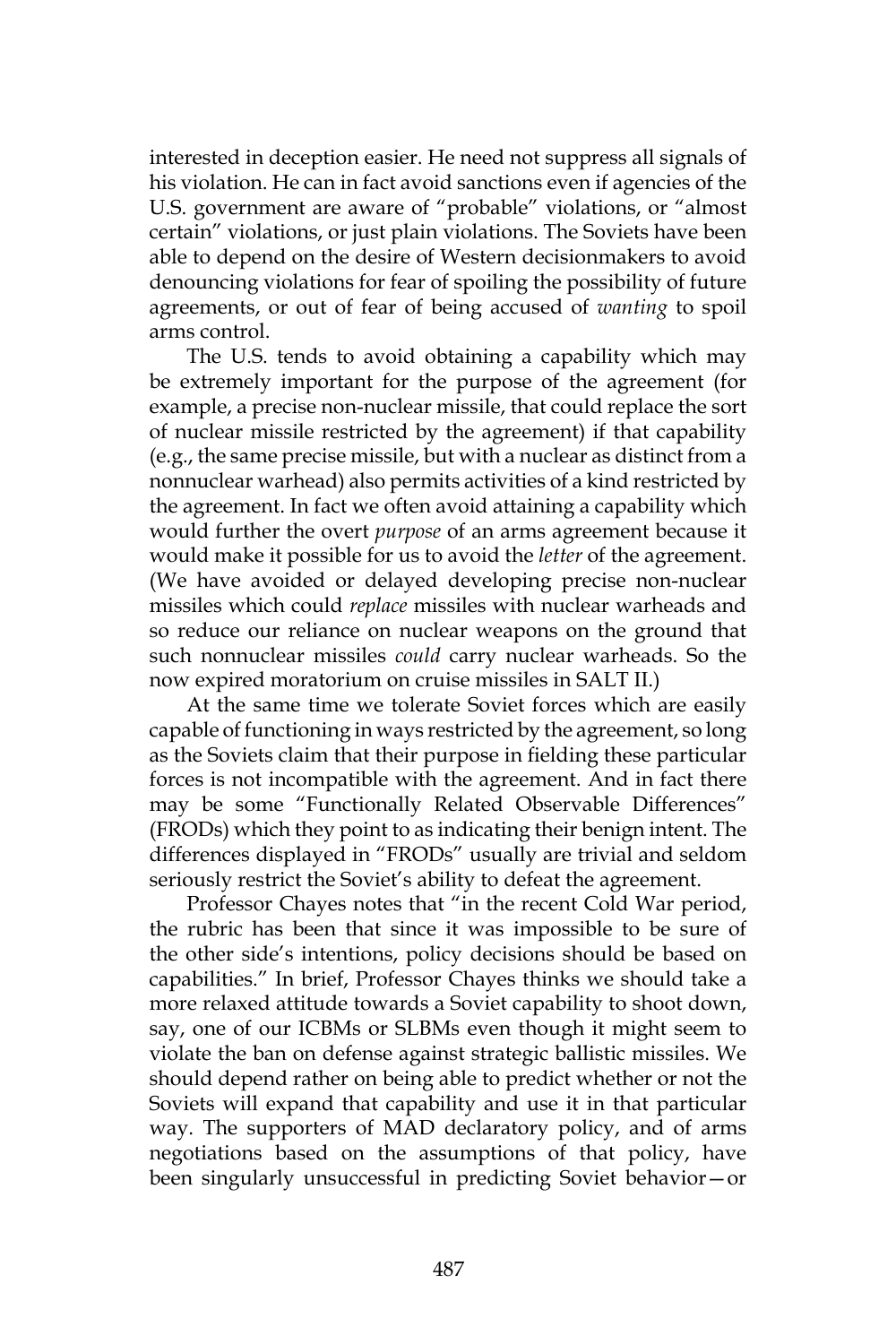even in noticing what Soviet behavior has been in past Soviet deployment—and especially poor in noticing how badly our predictions of Soviet deployments have matched the realities that eventuated. There is no reason to believe that their ability to predict will improve enough to reassure us that a violation is insignificant. However, once again it appears that this sort of relaxed view of Soviet compliance in letter or spirit is not matched by an equally relaxed view about American compliance among American elites who base their arms control policy on MAD. There are some immediate important current examples.

Alan B. Sherr, who heads the Lawyers Alliance for Nuclear Arms Control, published a brief in June 1984 on "Legal Issues of the 'Star Wars' Defense Program." He says,

A major perceived loophole in the ABM Treaty is that weapons development which clearly would be prohibited if intended for use in an anti-ballistic missile system can proceed unhindered if intended for use, at least initially, in an *anti-satellite (ASAT) system*. As a matter of law and sound policy, however, *capability*, rather than *intent* is the applicable standard. As a factual matter, it appears that some projects have an *ABM capability* even though they are currently referred to as serving an "ASAT role." Contrary to current practice, therefore, the development, testing and deployment of such weapon systems or components are barred by the ABM Treaty independent of whether they are "tested in an ABM mode" (pp. 15-18).

In short, however benign our apparent intentions (and Mr. Sherr regards us as suspect), it is enough that we *could* use a capability actually designed to destroy Soviet satellites (a capability not restricted by SALT I) to commit the cardinal sin of destroying a Soviet ICBM on its way to destroy an ICBM base in the U.S. or to annihilate an American city (a sin which is drastically restricted in SALT I).

The Soviets, as might be expected, take a different view. They now have ways of destroying (or disabling for critical periods) American satellites. And under the Anti-Satellite Treaty they propose they could continue to have such capabilities. No problem. They would not use them that way, and even if they did, once they had destroyed our satellites, we could always verify that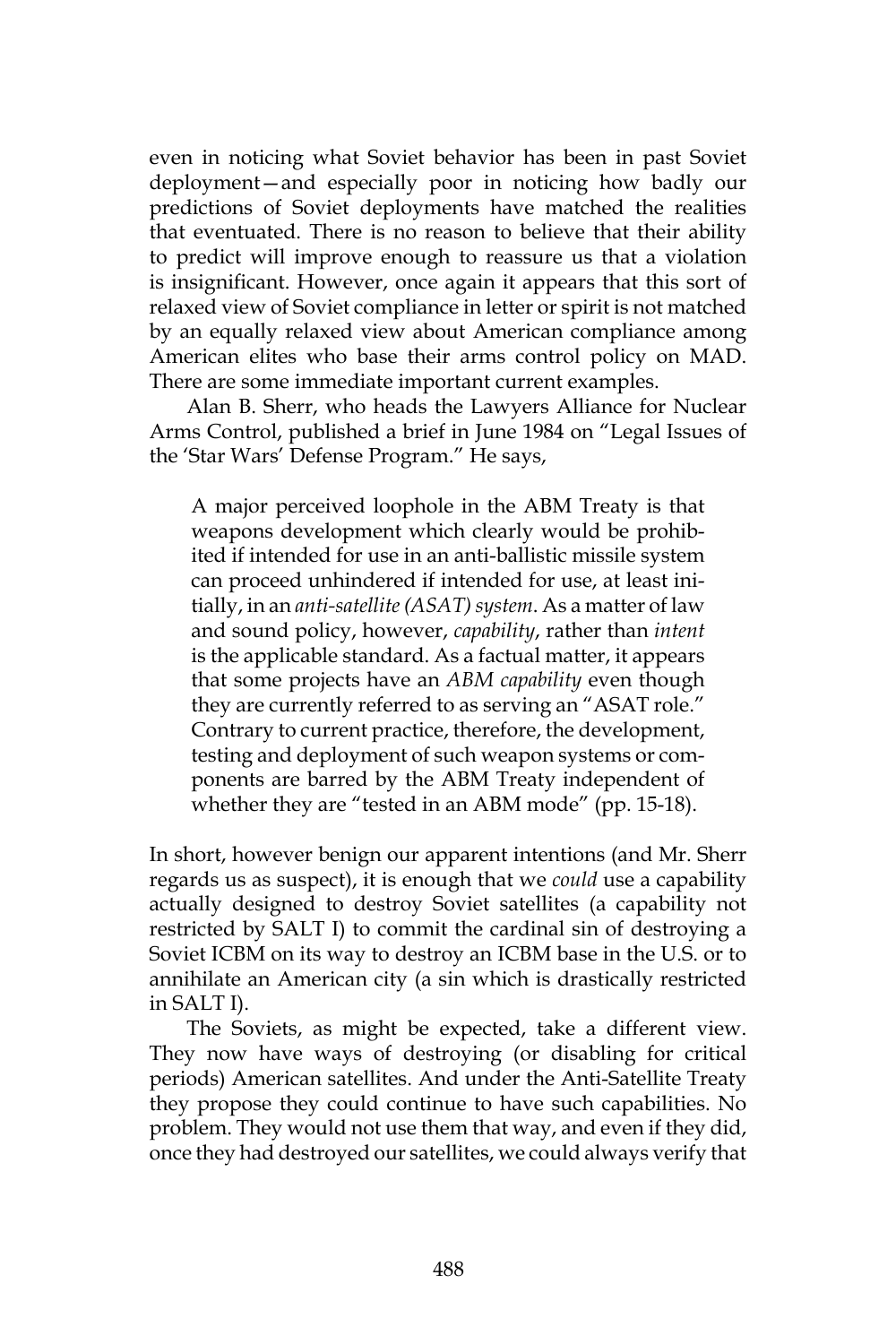our satellites had been destroyed. Academician Velikov recently said,

You can kill with a hammer. So it is logically stipulated that you'll be punished not because you have a hammer but because you try to kill with it. The same reasoning applies to the treaty on antisatellite weapons that we propose. Of course, there exist ways of destroying satellites, any stupid ways [sic]. If we can dock with a satellite, then clearly we can dock with an American satellite, but a bit carelessly, and thus destroy it. But the idea of our proposal is that there is no problem in verifying whether or not a satellite has been destroyed.<sup>17</sup>

Of course, that verification might come a little late.

Mr. Sherr, one may predict, is unlikely to insist on strict banning of the Soviet *capability* to destroy our satellites in some future ASAT treaty. However, he does insist that developing U.S. capabilities now, when there is no ASAT treaty, has already violated the ban on developing and testing a capability to defend against Soviet strategic ballistic missiles.

*Since No Military Capability is Unambiguous, MAD-Based Agreements Tolerate a Pervasive Asymmetry between the Soviet Union and the U.S.*

An offensive force can be used in a preventive war to preclude attack; or as a deterrent and to retaliate to attack. A defensive force can be used to preserve the ability to respond to an attack by an aggressor and contain the catastrophe to civil society wreaked by his attack; or it might be used to supplement an offense force in an aggression by interposing an extra barrier to the victim's response.

Attempts at qualitative disarmament or freezes today which act as if one could tell whether a system or a performance characteristic has a "first-strike character" or a "second-strike character," simply by inspection without looking at the many uses in differing contexts, misunderstand the first-strike/second-strike distinction. Such attempts repeat the interwar confusions of the "qualitative disarmament" which tried hopelessly to distinguish between "offensive weapons" and "defensive weapons." It is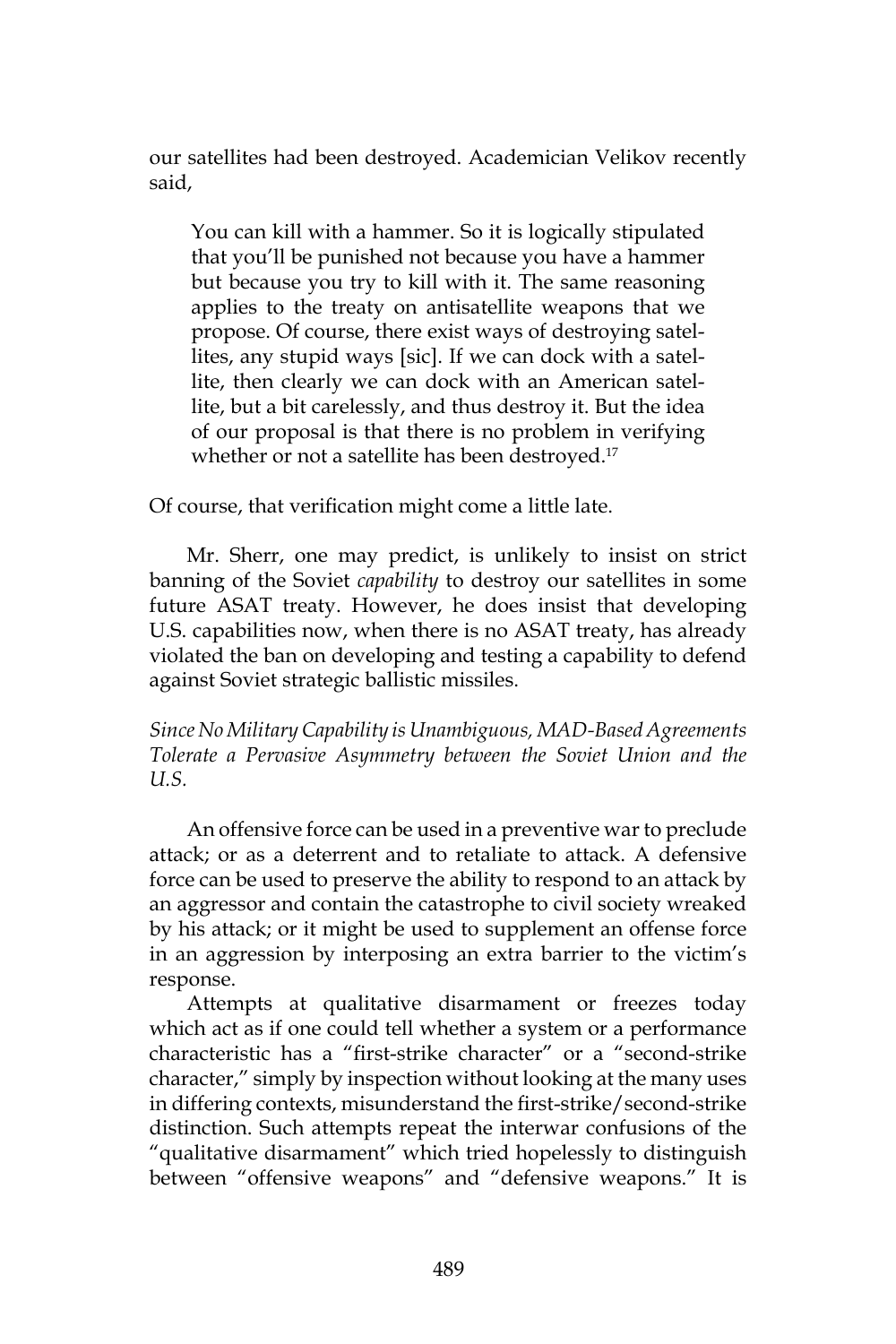worth quoting Winston Churchill once again on the subject of such qualitative disarmament:

The Foreign Secretary told us that it was difficult to divide weapons into offensive and defensive categories. It certainly is, because almost every conceivable weapon may be used in defence or offence; either by an aggressor or by the innocent victim of his assault. To make it more difficult for the invader, heavy guns, tanks, and poison gas are to be relegated to the evil category of offensive weapons. The invasion of France by Germany in 1914 reached its climax without the employment of any of these weapons. The heavy gun is to be described as "an offensive weapon." It is all right in a fortress; there it is virtuous and pacific in its character; but bring it out into the field—and, of course, if it were needed, it would be brought out into the field—and it immediately becomes naughty, peccant, militaristic, and has to be placed under the ban of civilisation. Take the tank. The Germans, having invaded France, entrenched themselves; and in a couple of years they shot down 1,500,000 French and British soldiers who were trying to free the soil of France. The tank was invented to overcome the fire of the machine-guns with which the Germans were maintaining themselves in France, and it saved a lot of lives in clearing the soil of the invader. Now, apparently, the machine-gun, which was the German weapon for holding on to thirteen provinces of France, is to be the virtuous, defensive machine-gun, and the tank, which was the means by which these Allied lives were saved, is to be placed under the censure and obloquy of all just and righteous men....

A truer classification might be drawn in banning weapons which tend to be indiscriminate in their action and whose use entails death and wounds, not merely on the combatants in the fighting zones, but on the civil population, men, women, and children, far removed from those areas. There, indeed, it seems to me would be a direction in which the united nations assembled at Geneva might advance with hope....<sup>18</sup>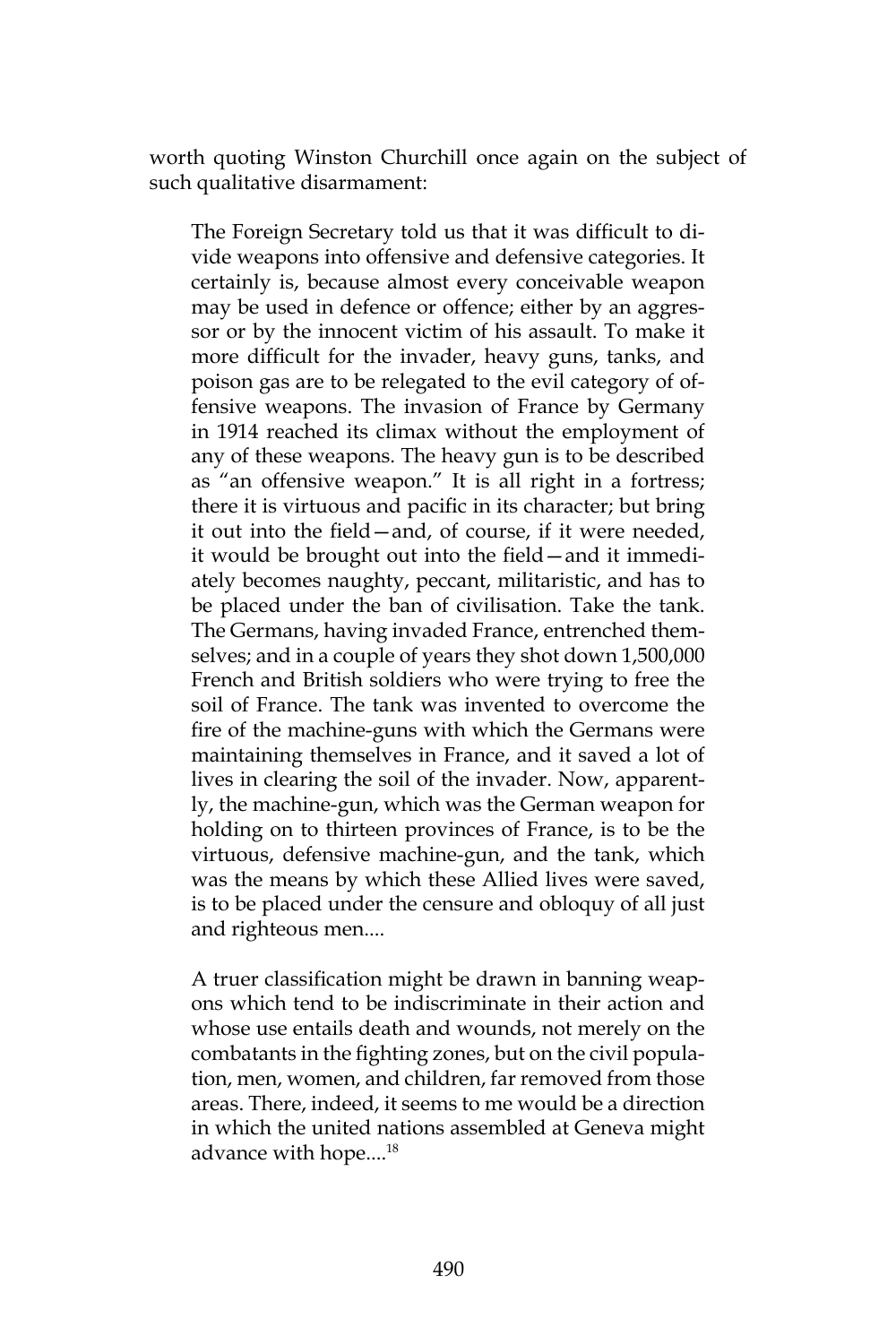Present discussions of qualitative arms control in some ways are even more far-fetched than the interwar efforts which tried to restrict offensive weapons and encourage defensive weapons. The present efforts actually treat defensive weapons as more malign. But, in any case, like the earlier efforts they vastly oversimplify the problem by ignoring ambiguities that are intrinsic. Churchill's comment that we'd be better off trying to restrict weapons that are indiscriminate or that indiscriminately kill civilians is even more applicable today.

A research reactor using natural uranium as a fuel might serve as an aid in designing power reactors; or as a means of accumulating and separating plutonium for producing plutonium fuel for a civilian breeder reactor in the future; or as a means of accumulating and separating plutonium for a nuclear explosive. A nuclear explosive might be used to destroy an adversary's military facilities or population centers; or to dig a canal. There have been several clear-cut violations of agreements on the peaceful uses of atomic energy and also violations of the nonproliferation treaty. These have been known to other parties to the atomic energy agreements, and in particular the United States government. And they have also been known to the IAEA. Compliance has not been pressed, nor in general has cheating been acknowledged for fear of jeopardizing past or future agreements. Instead, ambiguities have been used, even where interpretation is far-fetched, as equivocations in order not to disturb the inertia of bureaucracies.

A large phased-array radar may be used to track space "junk" or for early warning if it is placed near the periphery of a country looking outwards towards a probable attacker; or it may be used for battle management to guide interceptor missiles to destroy an incoming ballistic missile. ABM may defend missile sites (which MAD doctrine might be expected to regard as a good thing just as shelter for a missile is supposed to be good); or it might be used to defend population (which MAD doctrine supposes to be bad, just as it supposes civil defense shelters to be bad). During the negotiations for the ABM treaty there were some internal papers within the U.S. government proposing that defense against ballistic missiles might be permitted, but limited to missile sites remote from cities—in the Soviet Union west of the Urals and in the United States east of the Rockies. This was rejected in internal debate because it was said that even such circumscribed site defense remote from cities might conceivably be extended and thickened so as to defend populations though such an extension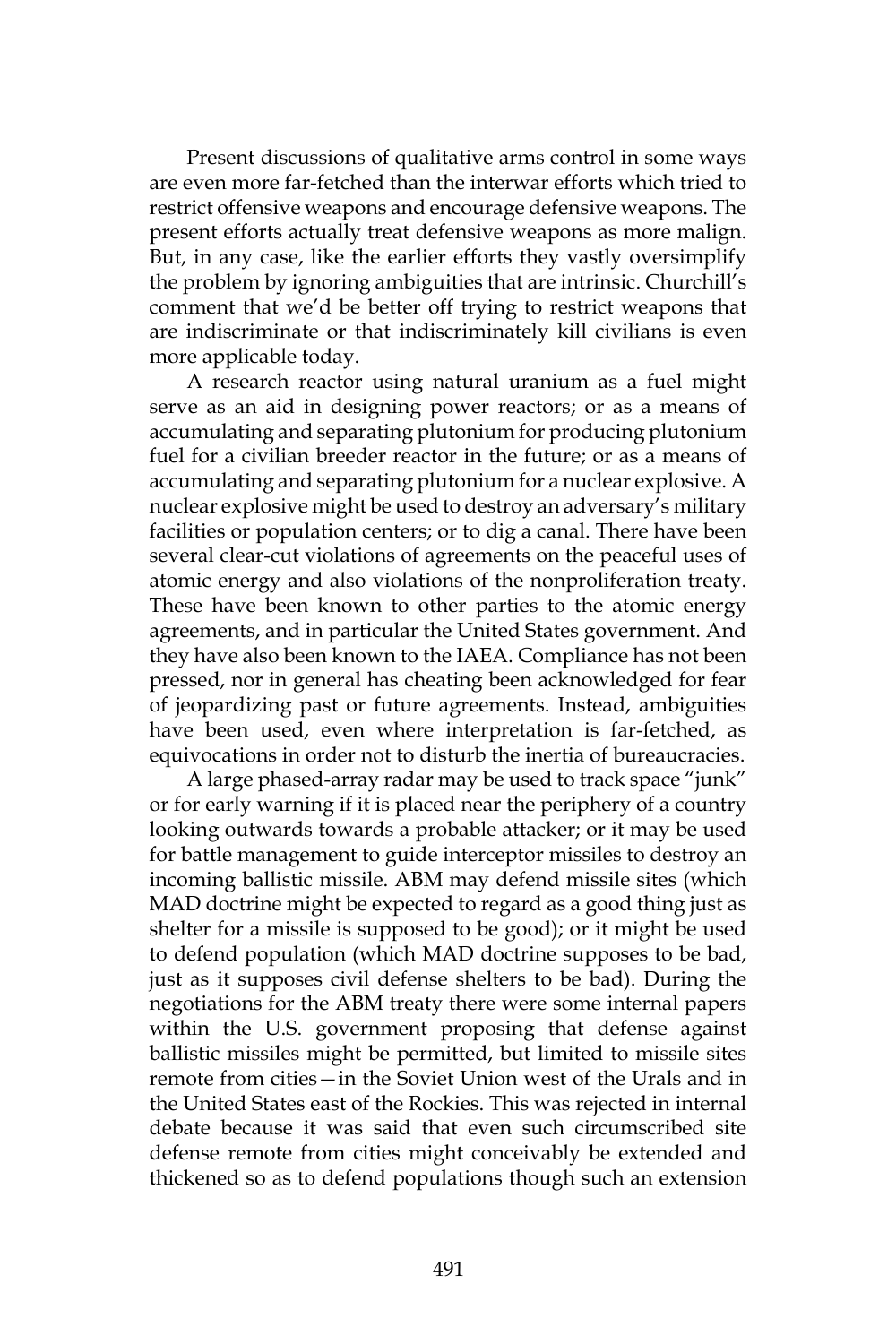and thickening would take many years and would be quite visible. But the ABM treaty went to great lengths to make certain that no development, testing or deployment of an ABM other than a quite trivial deployment on a single site would be allowed. As anticipated, that destroyed any strong incentives on the American side to carry out a vigorous research and development program on ballistic defense of any sort. But not on the Soviet side. Nor did it stop the Soviets from deploying radars at Krasnoyarsk which almost certainly are likely to have a battle management capability.

To compensate for the restraint on active defense in ABM missile sites, SALT I relied on restraining the dimensions of the silos so as to limit the number of Soviet heavy missiles, and so, it was thought, their capacity to destroy our ICBMs. (They used techniques for launching that ignited the booster after the missile had been expelled from the silo and so were able to fit heavier missiles in the silo.) In any case, a limitation on the size of missiles did not prevent their increasing the precision of missiles and so in this way gaining the ability to destroy our missile sites. In short, SALT I did not prevent an active Soviet research and development program on ABM and it did not prevent their increasing their offensive capability so as to make our fixed land-based force obsolete. (See Appendix B.)

# *The Advocates of Arms Agreements Based on MAD Prefer Arms Agreements of Indefinite Duration Because They are Harder to Alter Even When Circumstances Alter*

Agreements that do not terminate automatically at a given time are hard to terminate at all, even when wisdom suggests they should be ended because changes in the state of the art unanticipated in drafting the agreement or Soviet infringements of the agreement make it obsolete. Given the intrinsic difficulties of anticipating technical change and the especially poor record of arms controllers in making such predictions, it is essential that any serious agreement be limited in duration if we are to avoid serious instabilities.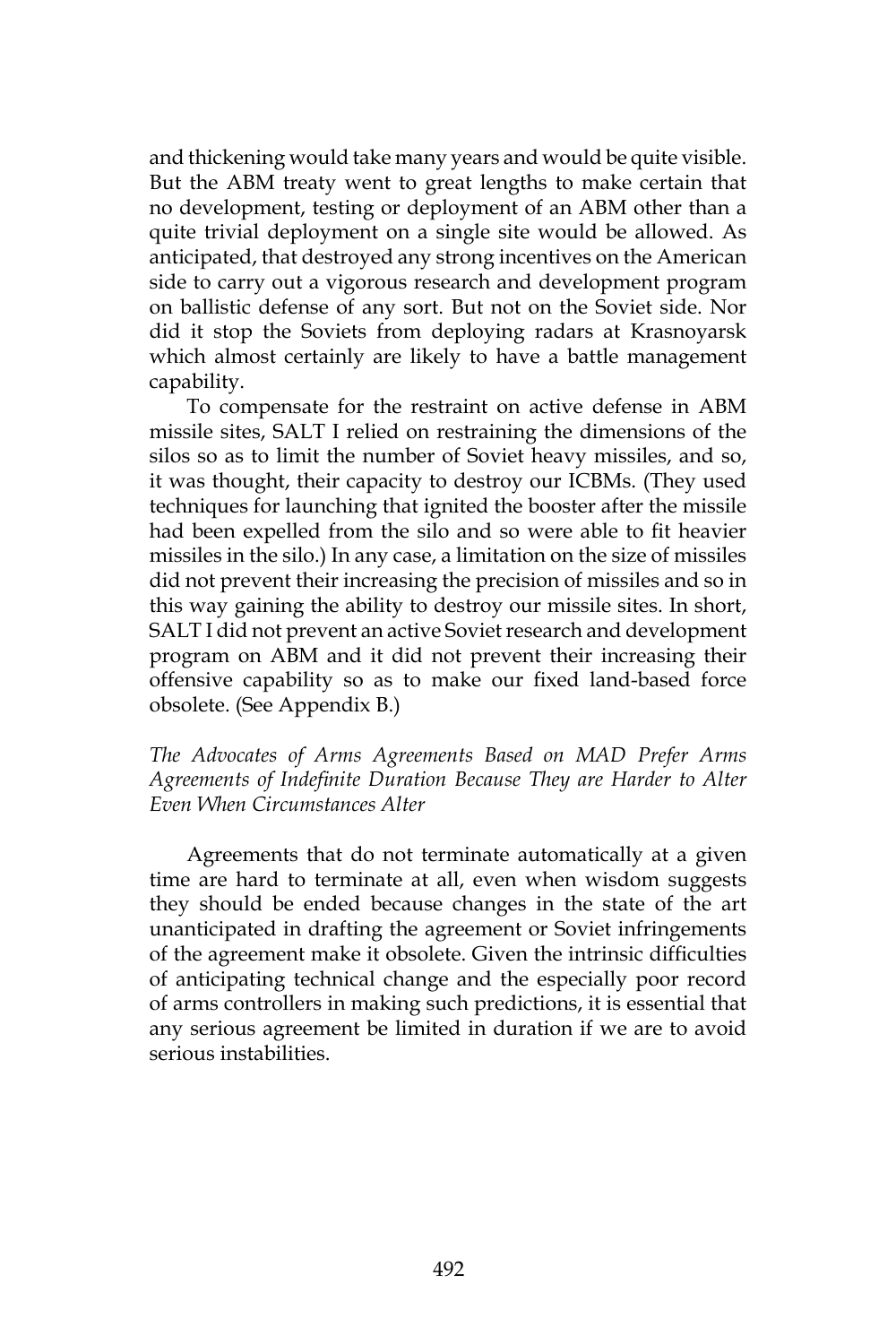### APPENDIX A

Returning from the Paris negotiations, Churchill reflected on what he saw as the folly of premature disarmament, and on October 25, 1928, during a speech in his constituency, he told what he called a 'disarmament fable.' The tale was as follows:

Once upon a time all the animals in the Zoo decided that they would disarm, and they arranged to have a conference to arrange the matter. So the Rhinoceros said when he opened the proceedings that the use of teeth was barbarous and horrible and ought to be strictly prohibited by general consent. Horns, which were mainly defensive weapons, would, of course, have to be allowed. The Buffalo, the Stag, the Porcupine, and even the little Hedgehog all said they would vote with the Rhino, but the Lion and the Tiger took a different view. They defended teeth and even claws, which they described as honourable weapons of immemorial antiquity. The Panther, the Leopard, the Puma and the whole tribe of small cats all supported the Lion and the Tiger. Then the Bear spoke. He proposed that both teeth and horns should be banned and never used again for fighting by any animal. It would be quite enough if animals were allowed to give each other a good hug when they quarrelled. No one could object to that. It was so fraternal, and that would be a great step towards peace. However, all the other animals were very offended with the Bear, and the Turkey fell into a perfect panic.

The discussion got so hot and angry, and all those animals began thinking so much about horns and teeth and hugging when they argued about the peaceful intentions that had brought them together that they began to look at one another in a very nasty way. Luckily the keepers were able to calm them down and persuade them to go back quietly to their cages, and they began to feel quite friendly with one another again.

Quoted in Martin Gilbert, *Winston S. Churchill*, Vol. V, 1922-1939 (Boston, MA: Houghton Mifflin, 1977).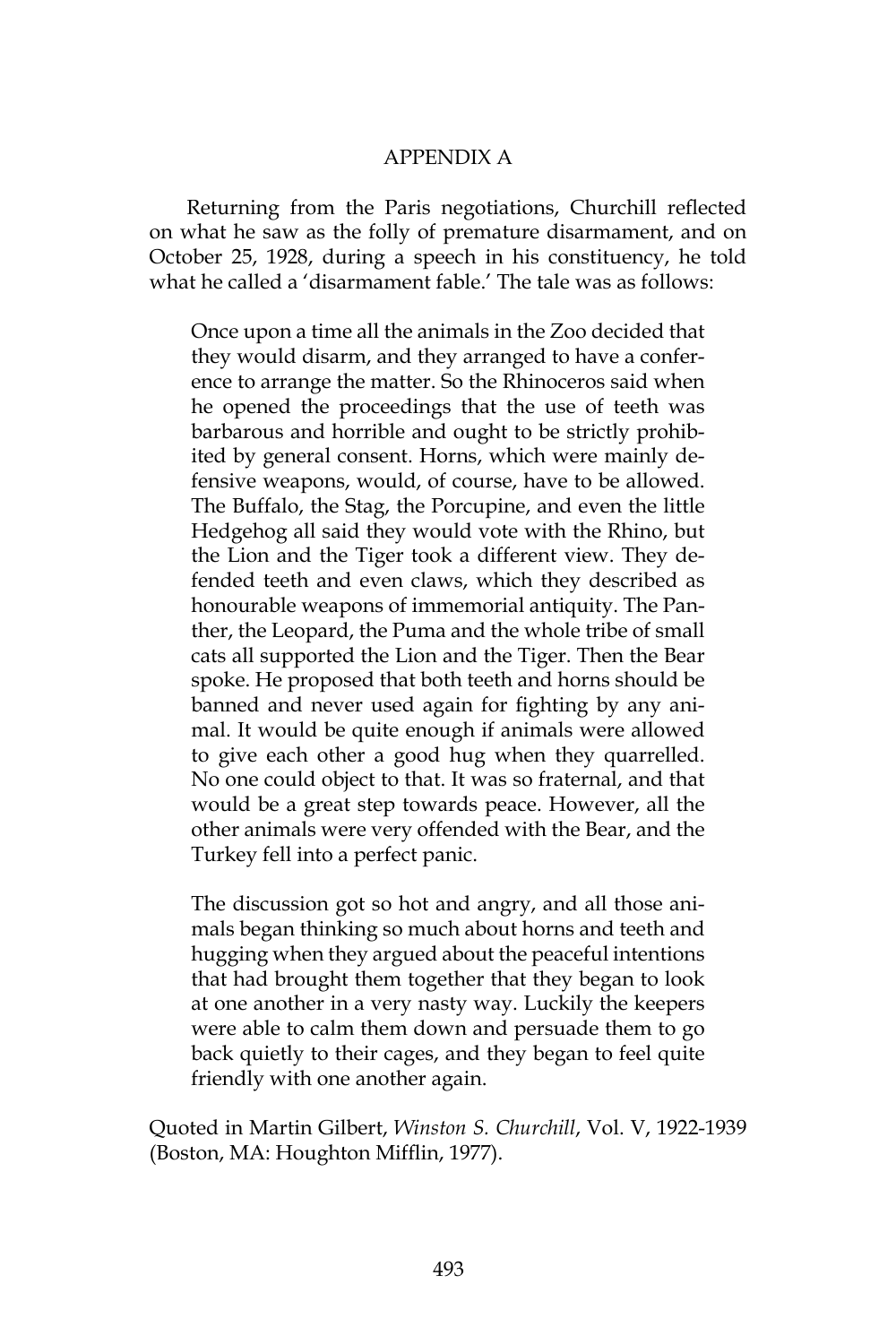# APPENDIX B: *Ambiguities and the Soviet Destruction of SALT I*

Part of the problem of arms control is, first, that every military weapon or weapons system can be used for several functions, and, second, that any specific function can be performed in several ways by various alternative military systems. These two difficulties have affected our negotiators and our actual agreements. The first difficulty has operated as a broad constraint on the United States, leading us to forego the development and deployment of systems with several useful and in some cases extremely important military functions in order to make sure that the noxious function is banned. We have interpreted the constraints upon ourselves very broadly.

The second difficulty, namely that a function can be performed by several military systems, has operated so as at most to keep the Soviets from using only one specified way of performing the banned function, but leaving them free to adopt several other alternatives for doing so. We have interpreted the constraints on the Soviets very narrowly, making it possible for them to defeat the overt purpose of the agreement. And that is what they have done.

Both difficulties are illustrated in SALT I. First, we surrendered the important possibility of actively defending the missile silos—a purpose which both sides agreed would be legitimate—because we thought that such defenses might be amplified to perform another function, that of defending population, even though this sort of transformation could hardly have been done without easy detection. For the second difficulty, we cut off one way for the Soviets to destroy our Minuteman silos, but left other ways open for them to develop a formidable array of silo destroyers, and so defeated the major purpose of the agreement.

### SALT I

Language worked out in Helsinki probably assures adequate protection against any increase in the number of missiles in the SS-9 class; but it is nonetheless a bit vague and incomplete, lacking, for example, a definition of what constitutes a 'heavy' missile. The Soviets were determined to keep it that way. And they did. Still, any violation of the spirit of this language, let alone the let-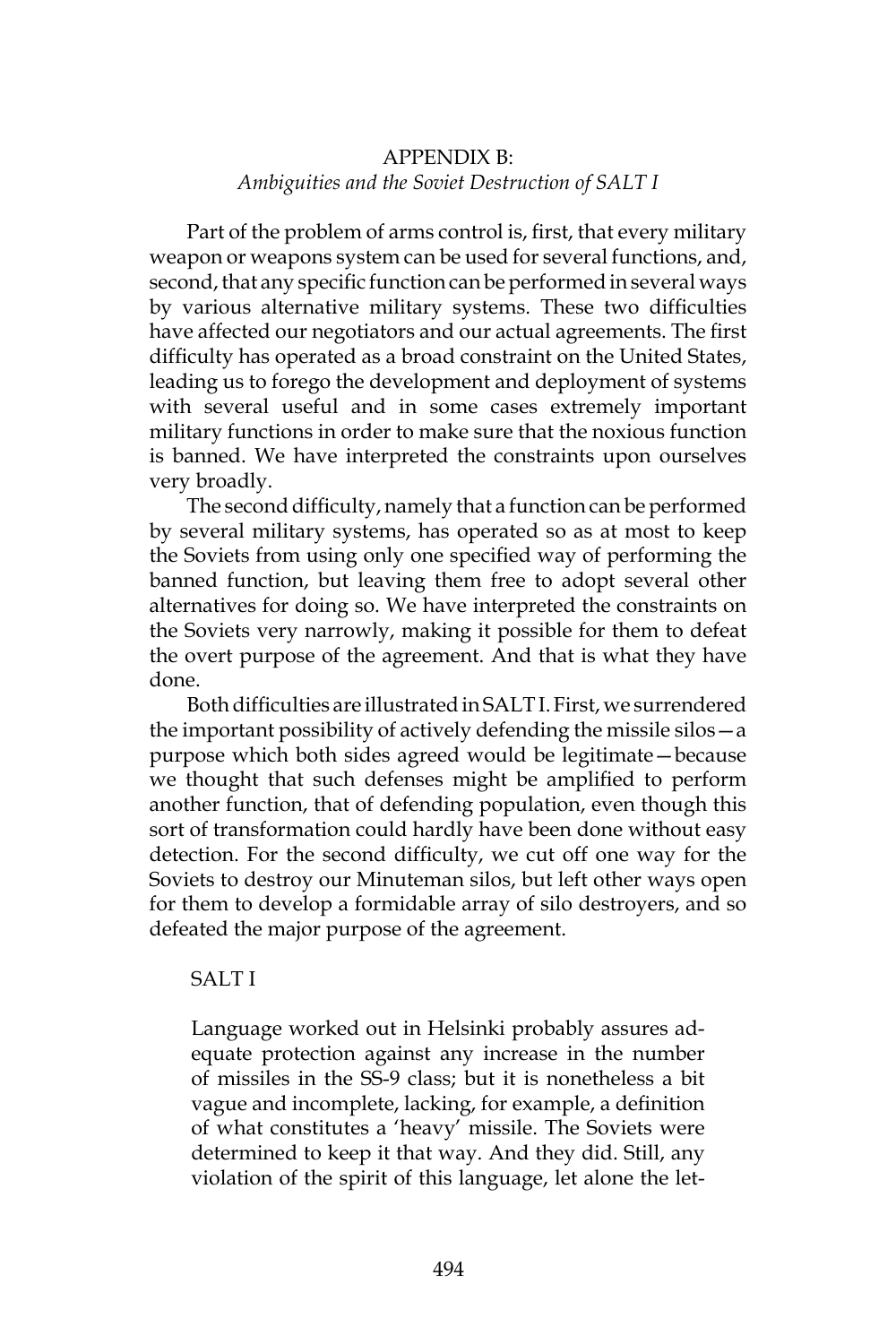ter, would probably oblige the United States to withdraw from the agreements. Moscow understands that.

John Newhouse's account, which is quoted above, of how the American negotiators of SALT I regarded the probable response of the U.S. to Soviet violations of the spirit of the SALT I offense agreement is accurate. Newhouse also correctly reports what the U.S. delegation *thought* the Soviets believed we would do. Unfortunately the delegation was wrong on both counts. The Soviets violated the letter and above all the spirit and purpose of the agreement. They anticipated apparently that the U.S. would *not* withdraw. And the U.S. has not withdrawn.

The offense agreement and the Treaty on Anti-Ballistic Missile Defense were supposed to complement each other. For the ABM treaty to be viable, the offense agreement had to work, or better, be replaced by a treaty that could accomplish at least the same thing more desirably. The ABM treaty limited any defense against ballistic missile attack to trivial levels. Moreover it limited *not only* ballistic defense of cities, in accordance with the ideology of MAD which regards killing people as good and defending people as bad (to use language which Newhouse has also faithfully quoted in describing the beliefs of the U. S. delegation). It also limited the defense of Minutemen missile sites against Soviet ballistic missile attack.

On the face of it that last limitation seems cockeyed, even if one were to accept the simpleminded theory of stability held by advocates of MAD: They believe that killing *weapons* is bad, just as killing people is good; therefore *defending* weapons is supposed to be good and "stabilizing." However, the advocates of MAD were so bent on preventing the defense of population against missile attack that they drastically limited the defense of Minutemen missile sites so as to exclude even the far-fetched possibility that the site defense might be expanded secretly and rapidly to include a thick defense of population throughout the country. Such expansion of Safeguard ballistic missile defense of Minuteman sites would have taken five to ten years and would have been easily open to observation and interruption. Moreover, it was possible to make that sort of breakout even more remote (as some of us suggested at the time, even though we did not accept the premises of MAD) by constraining the defense of missile sites to regions east of the Urals and West of the Rockies which are very far from population centers.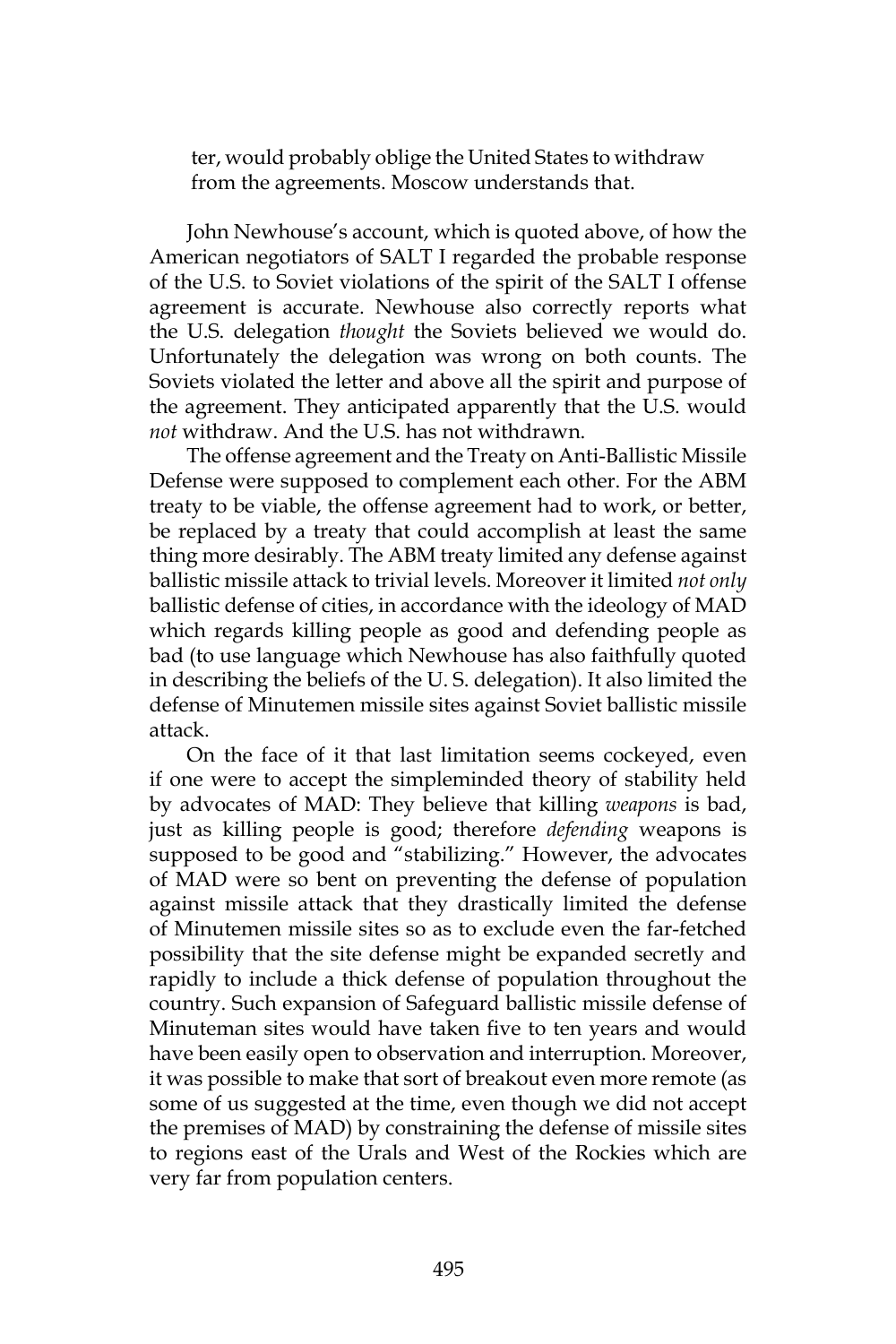Instead of a site defense which could have been made increasingly sophisticated over time, the negotiators of SALT I proposed to defend the Minuteman (MM) sites by limitations embodied in the offense agreement. These, it was believed, would prevent any addition to the number of Soviet offense ballistic missile warheads capable of destroying our MM silos. They assumed that it was only the large yield five-megaton warheads on the "heavy" SS-9 missiles which could destroy silos, and that there were at the time only 924 of these warheads, three apiece for each of the 308 SS-9 missiles in the silos we had counted by satellite. Our negotiators, therefore, tried to accomplish this purpose in the agreement by restricting the number of "heavy" missile silos to 308.

There were lots of troubles with the assumptions underlying the agreement which were easily exploited to defeat its purpose. First, the accuracy of the missile is much more important than the yield in destroying a small target like a silo. If we consider only blast overpressure, an improvement in accuracy, in fact, is worth roughly the cube of an increase in yield. An improvement in accuracy by a factor of two offsets a decrease in yield by a factor of eight; an improvement in accuracy by a factor of five offsets a 125-fold change in yield.

For some targets including silos, we must consider in addition to the transient blast overpressure another factor, namely, the duration of the impulse. Larger yield weapons have a larger impulse and therefore are more than proportionately destructive. However, even with this qualification, the importance of changes in accuracy far exceeds that of differences in yield. The Soviets did not need a five megaton warhead to destroy a MM silo. More accurately delivered warheads could be lighter and smaller, and of very much smaller yield. They could be carried on light missiles or you could have many more than three such silo-destroyers on a heavy missile.

The Soviets did improve their accuracy by a factor of five and therefore a warhead of less than 100 kilotons could be as effective as the SS-9 five megaton warhead. A "heavy" missile could carry many more than three of the silo destroyers and so even could a light missile.

Second, the constraint in the agreement applies to silos which we can observe, not to the number of missiles which we cannot. The Soviets have some missiles which are not in silos. They have some missiles that can be reloaded into reusable silos. Some might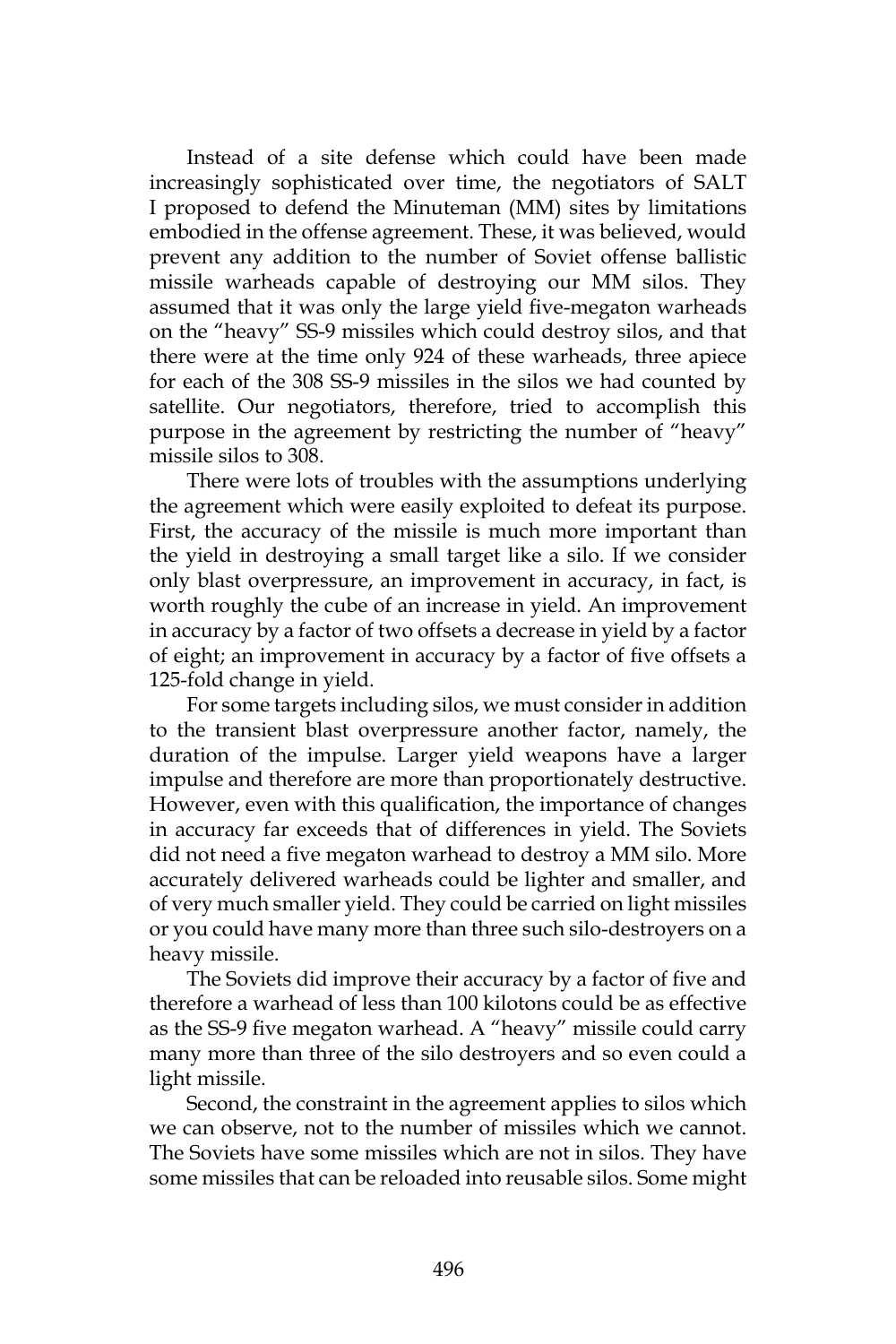be fired not from silos, but from launchers concealed in wooded areas or under sliding roofs.

Third, even for warheads of substantial yields, constraints on silos are quite inadequate for imposing limitations on the number of warheads. We don't know how to monitor the yield and numbers of reentry vehicles so we might think of restricting throw weight. But we don't know how to do that directly either, so we might think of restricting the volume of the missile. But even here the delegates failed to observe what was plain at the time, that the Soviets could squeeze larger missiles into silos of a given size if, instead of igniting the booster in the silo, they expelled the missile first from the silo, and then ignited it. That is the way we launch missiles from submarine tubes. In fact, the Soviets exploited these "cold launch" techniques, as some of us predicted. They squeezed much "heavier" SS-18s into SS-9 size silos and they squeezed much heavier missiles into SS-11 size silos that we had taken as the standard for defining a "light missile silo," as differentiated from a "heavy missile silo."

The Russians refused to define a heavy missile silo. (That should have given us a hint as to their behavior under the Treaty.) We stated what we understood it to be, and said that any new silos that were 10-15 percent larger in dimensions would violate the agreement. There was a great deal of vagueness and confusion in our definition. The 10 percent, of course, was not operative. In talking of 10-15 percent, it is obvious that only the 15 percent could operate as a constraint. (The 10 percent was like the 50 percent in advertisements of fire sales with discounts of *up* to 50 percent.) But the initial phrasing of our understanding did not make clear as to whether the 15 percent applied to the length or the crosssectional area or the volume, that could make a difference between a 15 percent and 50 percent increase in volume. Moreover in testimony before the Senate on SALT I, it was clear that there were differences among principal negotiators as to what that constraint meant.

But it is unnecessary to focus on the detailed ambiguities in the letter of our "unilateral understanding" or in the letter of the main body of the agreement itself. The gist of the matter is that the Soviets exploited these ambiguities so as to vastly increase the number of their warheads capable of destroying our MM silos. The SS-19 which counts as a light missile, for example, has *three times* the throw weight of the SS-11 which was supposed to be the standard for a light missile! It has six accurate reentry vehicles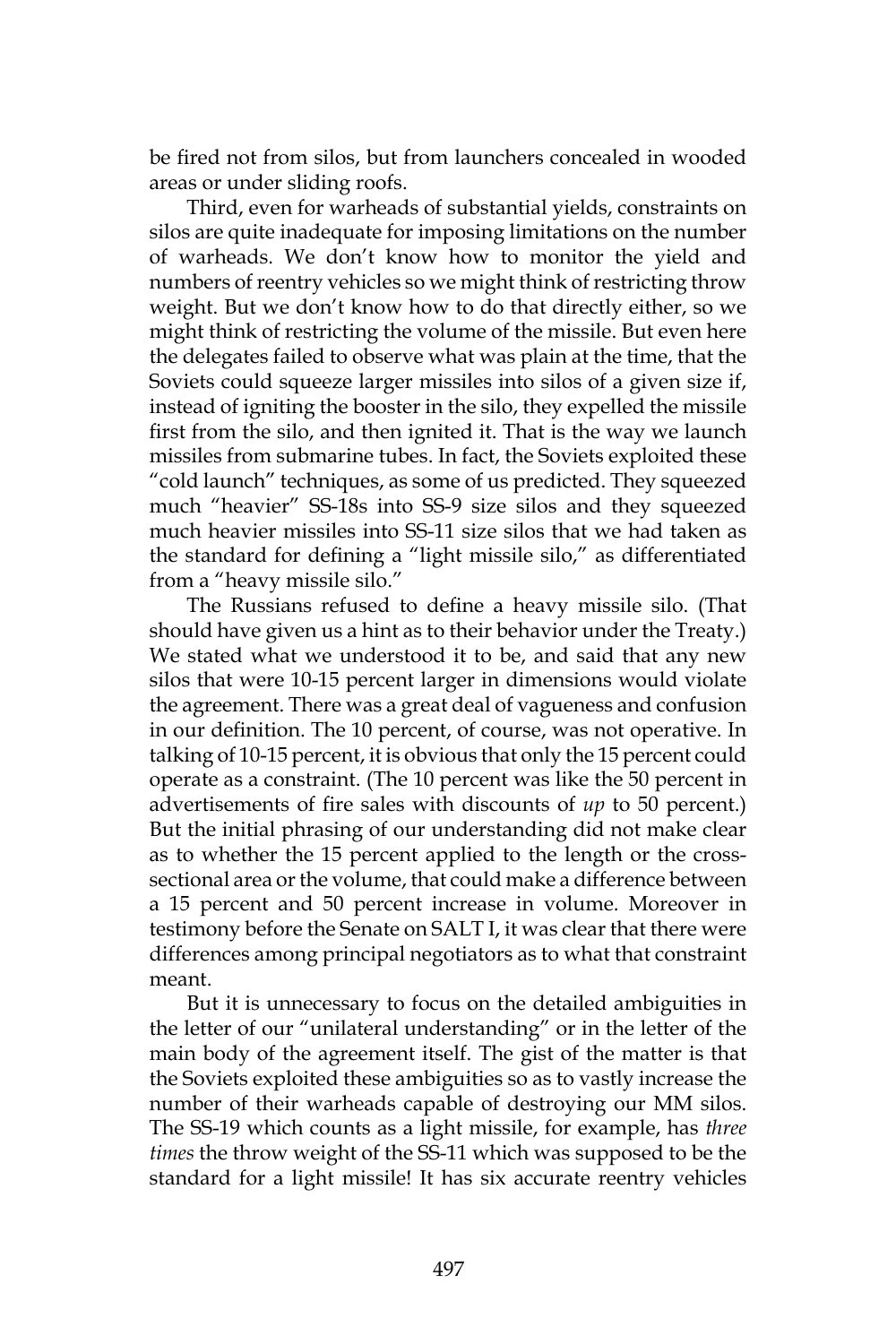and warheads capable of destroying MM silos, compared to the three in the "heavy" SS-9. The SS-18 has ten.

The upshot of these changes is that the SS-18 missiles and the SS-19 missiles in silos now have nearly six times as many warheads capable of destroying Minuteman as the 924 MIRVs in the 308 SS-9 missiles which our negotiators thought were the threat to Minuteman. The language at Helsinki did not "assure adequate protection against any increase in the number of missiles in the SS-9 class."

In short, whatever the details, the Soviets defeated the principal purpose of the agreement on offensive missiles. They violated the spirit in a quite material sense. The U.S. did *not* feel obliged to withdraw. And the Soviets were *not* wrong in anticipating that we would not withdraw, that they could defeat the overt purpose of the agreement with impunity. They predicted our behavior better than we did.

### **ENDNOTES - The Wohlstetters - On Arms Control**

1. Many present-day advocates of permanent treaties based on MAD have been unable to predict technical changes or their strategic consequences or even their own strategic views six months in advance: they switched from advocating in 1957 in the Gaither Report a huge program for civil and active defense including the defense of populations against ballistic missile attacks, on the ground that it would increase stability, to the other extreme some six months later, that maintaining even a modest defense of population would be destabilizing.

2. "Statement in Support of the ABM Treaty," National Campaign to Save the ABM Treaty, 1324 Connecticut Avenue, NW, Washington, DC, p. l. See also, the conclusions on page 37 of their "Report on the Impact of U.S. and Soviet Ballistic Missile Defense Programs on the ABM Treaty."

3. Quoted in William Manchester, *The Arms of Krupp, 1587- 1968*, Boston, MA: Little Brown and Company, 1964 [1968], p. 342.

4. *Ibid.*, p. 343.

5. Navy Captain Schussler, "The Fight of the Navy Against Versailles, 1919-1935" in *Trials of War Criminals before the Nürnberg*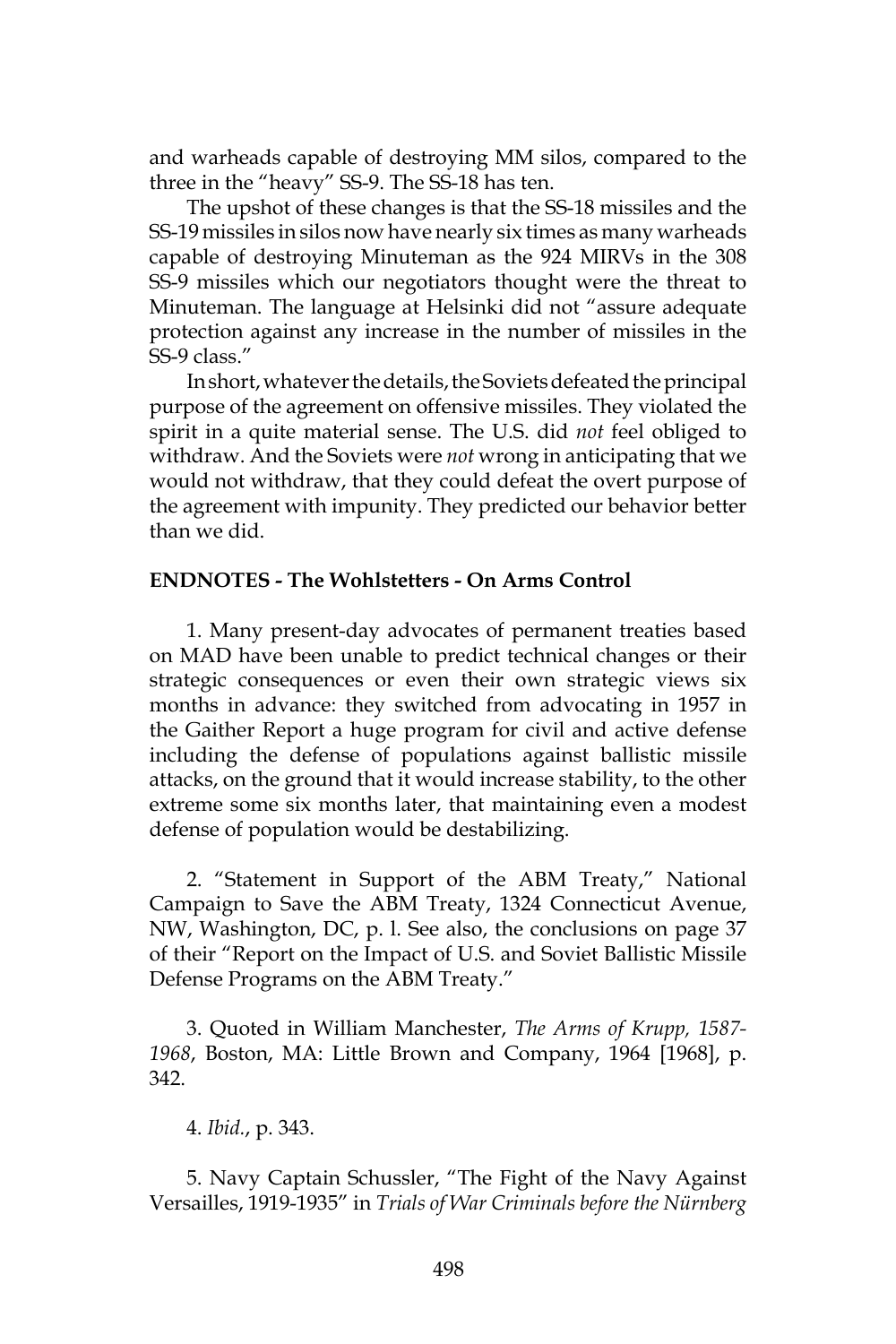*Military Tribunals*, Vol. X, Washington, DC: USGPO, 1951, pp. 433- 465.

6. John W. Wheeler-Bennett, *The Nemesis of Power: The German Army in Politics,1918-1945,* 2nd ed., London, UK: MacMillan & Co.; New York: St. Martin's Press, 1964, p. 40.

7. Paul Johnson, *Modern Times: The World from the Twenties to the Eighties*, New York: Harper & Row, 1983, p. 171.

8. Martin Gilbert, *Winston S. Churchill, The Prophet of Truth*, Vol. V, 1922-1939, Boston, MA: Houghton Mifflin, 1977, pp. 304- 305.

9. Wheeler-Bennett, *op. cit.*, p. 185-186.

10. A. C. Temperley, *The Whispering Gallery of Europe*, London, UK: Collins, 1938, pp. 221-222.

11. Quoted in Martin Gilbert, *op. cit.*, p. 445.

12. Abram Chayes, "An Inquiry into the Writings of Arms Control Agreements," *Harvard Law Review*, Vol. 85, No. 905, 1972, p. 911.

13. *U.S. Foreign Policy for the 1970s*, a report to the Congress by the President, May 3, 1972, p. 232.

14. Chayes, *op. cit.*, p. 936.

15. "[T]he Russian procedure showed bad faith. Their test series was so elaborate that it must have been prepared for many months, perhaps longer. It is likely that they had started preparations by March when the test ban conference reconvened in Geneva; thus they negotiated for six months in bad faith. They did so at the time when we were showing most clearly by our attitude and proposals at Geneva that we were sincerely interested in the test ban...." Hans Bethe, "Nuclear Testing," lecture, Cornell University, January 5, 1962.

16. Chayes, *op. cit.*, pp. 937-338.